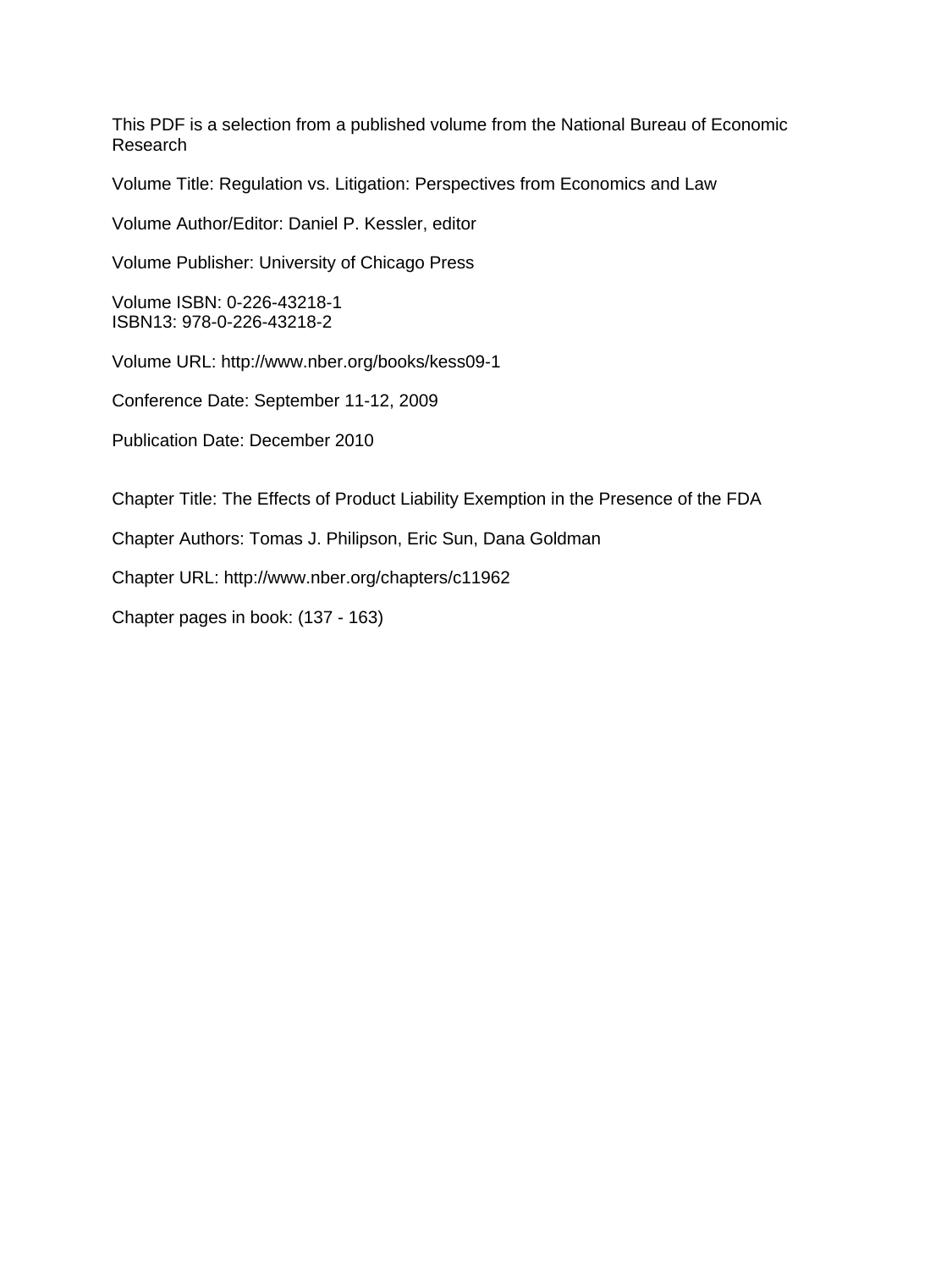# **The Effects of Product Liability Exemption in the Presence of the FDA**

Tomas J. Philipson, Eric Sun, and Dana Goldman

### **6.1 Introduction**

In the United States, the safety and efficacy of drugs and medical devices are primarily regulated by the United States Food and Drug Administration (FDA) through premarket activities, such as mandatory clinical testing, and post- market activities, such as the use of the Adverse Event Reporting System to monitor the incidence of adverse events. However, while the FDA is the primary and most visible regulator of drug safety, the presence of legal liability after a product has entered the market gives firms large incentives to provide safe drugs.

The overlap between the FDA and product liability in regulating drug safety has received substantial attention from policymakers, particularly in light of several high profile lawsuits against drug manufacturers, such as those involving the drug Vioxx (rofecoxib).<sup>1</sup> Of particular interest has

Tomas J. Philipson is the Daniel Levin Professor of Public Policy Studies in the Irving B. Harris Graduate School of Public Policy Studies and an associate member of the Department of Economics at the University of Chicago, and a research associate of the National Bureau of Economic Research. Eric Sun is an MD/ PhD student in the Booth School of Business and the Pritzker School of Medicine at the University of Chicago, and a researcher and fellow at the Bing Center for Health Economics at RAND Corporation. Dana Goldman is the Norman Topping Chair in Medicine and Public Policy and a professor at the University of Southern California and a research associate of the National Bureau of Economic Research.

Prepared for the NBER conference "Regulation and Litigation," September 11–12, 2009, Arizona. We are indebted to Yang Lu for excellent research assistance, the conference participants at the NBER Law and Economics conference, and two anonymous referees for comments and suggestions. Sun gratefully acknowledges funding from the Medical Scientist Training Program at the University of Chicago (NIGMS Grant number 5 T32 GM07281).

1. Vioxx, a selective COX-2 inhibitor, was withdrawn from the U.S. market in 2004 after several high profile lawsuits alleging that the drug significantly increased patients' risk of adverse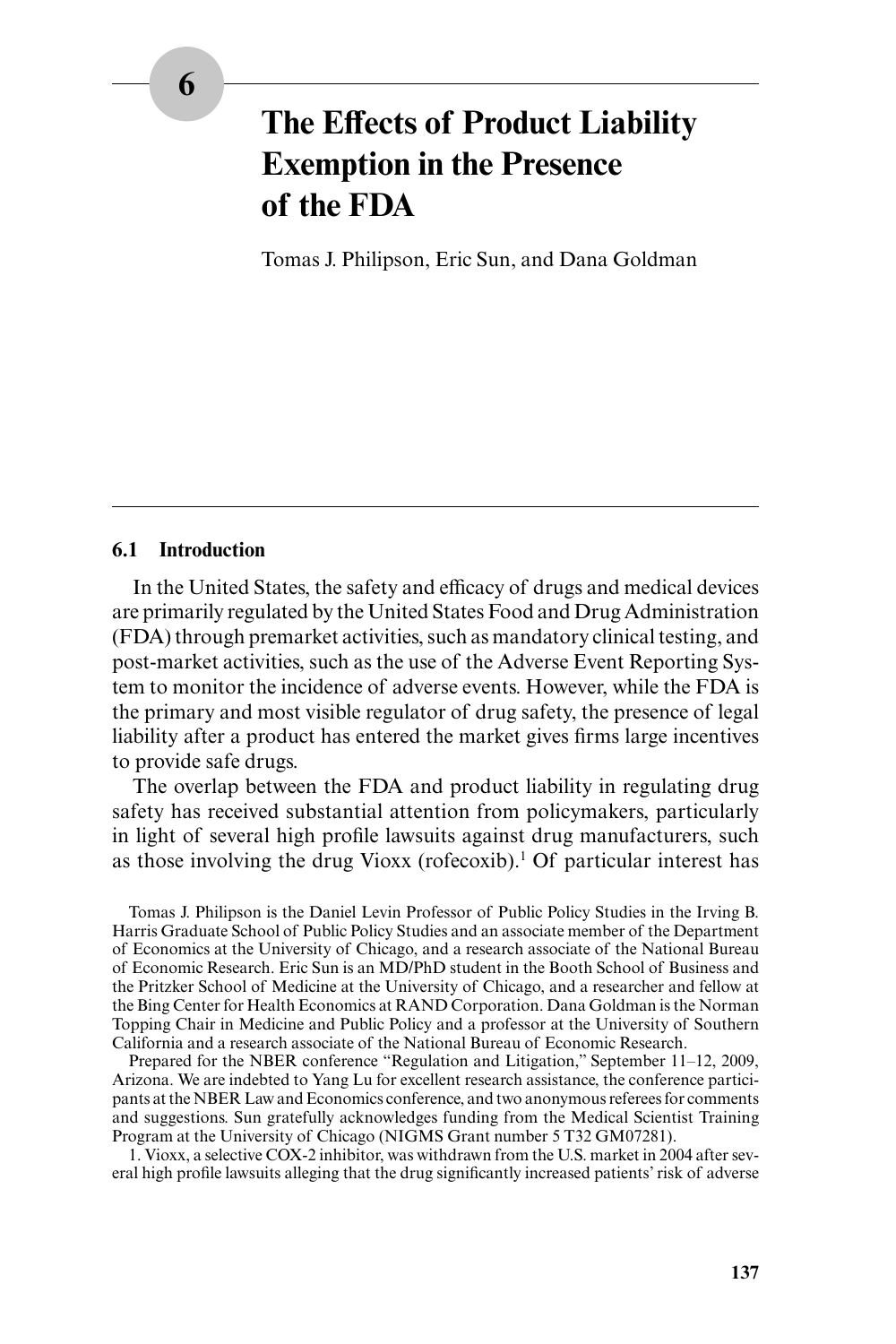been the issue of preemption, which states that FDA approval of a drug's label, which lists the indications that the drug is approved to treat as well as warnings about any side effects, gives the manufacturer immunity against lawsuits based on state law. In 2006, this doctrine was formally adopted by the FDA through a modification in the *Federal Register*. The FDA's adoption of the preemption doctrine has been controversial in legal circles, with lower federal courts offering conflicting views on the doctrine. Recently, in *Riegel v. Medtronic,* the Supreme Court of the United States upheld the preemption doctrine for medical devices, although in a 5-4 decision in *Wyeth v. Levine,* the Court ruled the doctrine did not apply to drugs.

Supporters of preemption argue that it frees pharmaceutical firms from the chaos of having fifty separate states regulate drug safety, thereby reducing the potential that pharmaceutical firms will "over-warn" patients about the risks of drugs (Calfee 2008; Calfee et al. 2008). Opponents argue that product liability is a useful complement to the FDA, and has resulted in safer drugs (Kessler and Vladeck 2008; Curfman, Morrisey, and Drazen 2008; Glantz and Annas 2008).

Despite the debate over the potential consequences of preemption, there has been little explicit economic analysis that has attempted to determine under what circumstances preemption, or limits on damages more generally, might improve economic efficiency. In this chapter we provide a formal analysis of the dual regulation of medical product safety and the potential efficiency effects induced by product liability in the presence of the FDA. Our main argument is that the standard efficiency implications of product liability are altered when there is dual regulation of safety through another government agency such as the FDA. In particular, lowering liability (through preemption or other means) in the presence of the FDA can raise welfare under conditions when it would otherwise lower welfare in the agency's absence. Two central aspects of the FDA's activities drive these opposite effects. First, the FDA generates information about product quality prior to marketing beyond what would be the case with liability alone. Second, the FDA requires a minimum level of product quality before marketing.

As is well known, when consumers are fully informed about product quality, product liability cannot improve on an already efficient outcome. Any efficiency gains from either product liability or the FDA must therefore come from lack of full information about product quality on the demand side. When the demand side is uninformed, particularly when it underestimates the potential harms of a drug, product liability accomplishes two socially desirable actions. First, it helps provide the efficient level of *quality*

cardiovascular events. On November 9, 2007, the manufacturer of Vioxx, Merck, agreed to establish a \$4.85 billion settlement fund to compensate Vioxx patients who experienced a myocardial infarction or ischemic stroke while using the drug.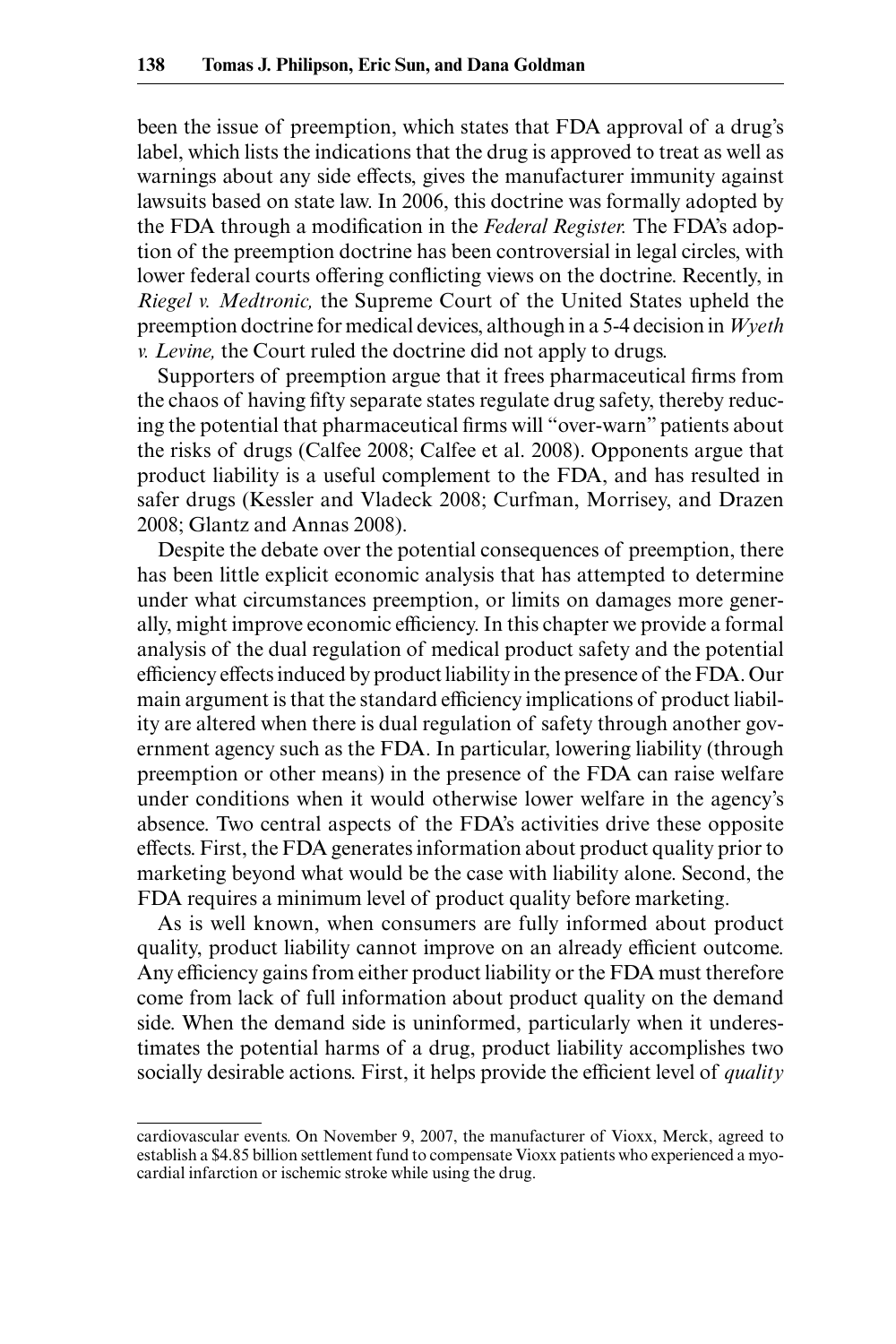or safety by giving firms incentives to provide safe products. Second, it ensures the efficient level of product *quantity.* Since consumers will overconsume a drug when they underestimate its risk, product liability acts as a beneficial tax.

However, by imposing and verifying a minimal safety level, the FDA addresses both of these issues directly. On the quality side, to the degree that the FDA's safety standards are binding on firms, product liability may not induce them to provide additional safety. In terms of quantity, since the FDA verifies safety, consumers are more informed, mitigating the concern of overconsumption. In the agency's presence, product liability thereby merely acts as a tax. Even if this tax is paid back to patients in the form of damages, a dead- weight loss still exists due to reduced access. Thus, while product liability may raise efficiency in the absence of the FDA by inducing firms to provide safety and appropriately restrict access, in the agency's presence it can actually reduce welfare by inappropriately reducing access. We offer an empirical test of the conditions under which increased liability may reduce efficiency through the quantity- dimension that involves testing for changes in the price and safety effects of liability changes.

Clearly, our efficiency analysis for preemption should by no means be interpreted as abolishing product liability altogether (e.g., for fraud or activities for which FDA has no jurisdiction), but simply for those activities in which a public entity like the FDA is overseeing the same type of behavior as product liability—in these cases, the duplication of regulation and liability is inefficient. To reiterate, our arguments do not apply to all activities, just those for which there are dual government interventions.

We consider the National Vaccine Injury Compensation Program (NVICP) as a case study to illustrate how to test for the welfare effects of changes in liability. This program shielded vaccine makers from liability in exchange for a special compensation program funded by an excise tax on vaccines. This program therefore essentially mimicked preemption by lowering the cost of liability dramatically for manufacturers. Prior to the implementation of NVICP, there was a substantial increase in liability actions relating to vaccines, and this increase is associated with a rapid increase in prices. After the NVICP was implemented, prices fell. However, we find no evidence that the NVICP led to more unsafe vaccines. If the effects of this program are indicative of a more general pattern of no safety effects and reduced prices when reducing liability in the presence of FDA, then preemption may be efficiency enhancing.

The chapter is briefly organized as follows. Section 6.2 provides background on the dual regulation of drug safety. Section 6.3 presents and discusses our analysis of the efficiency effects of preemption. Section 6.4 discusses our case studies for vaccines covered by the NVICP. Lastly, section 6.5 concludes and discusses future research.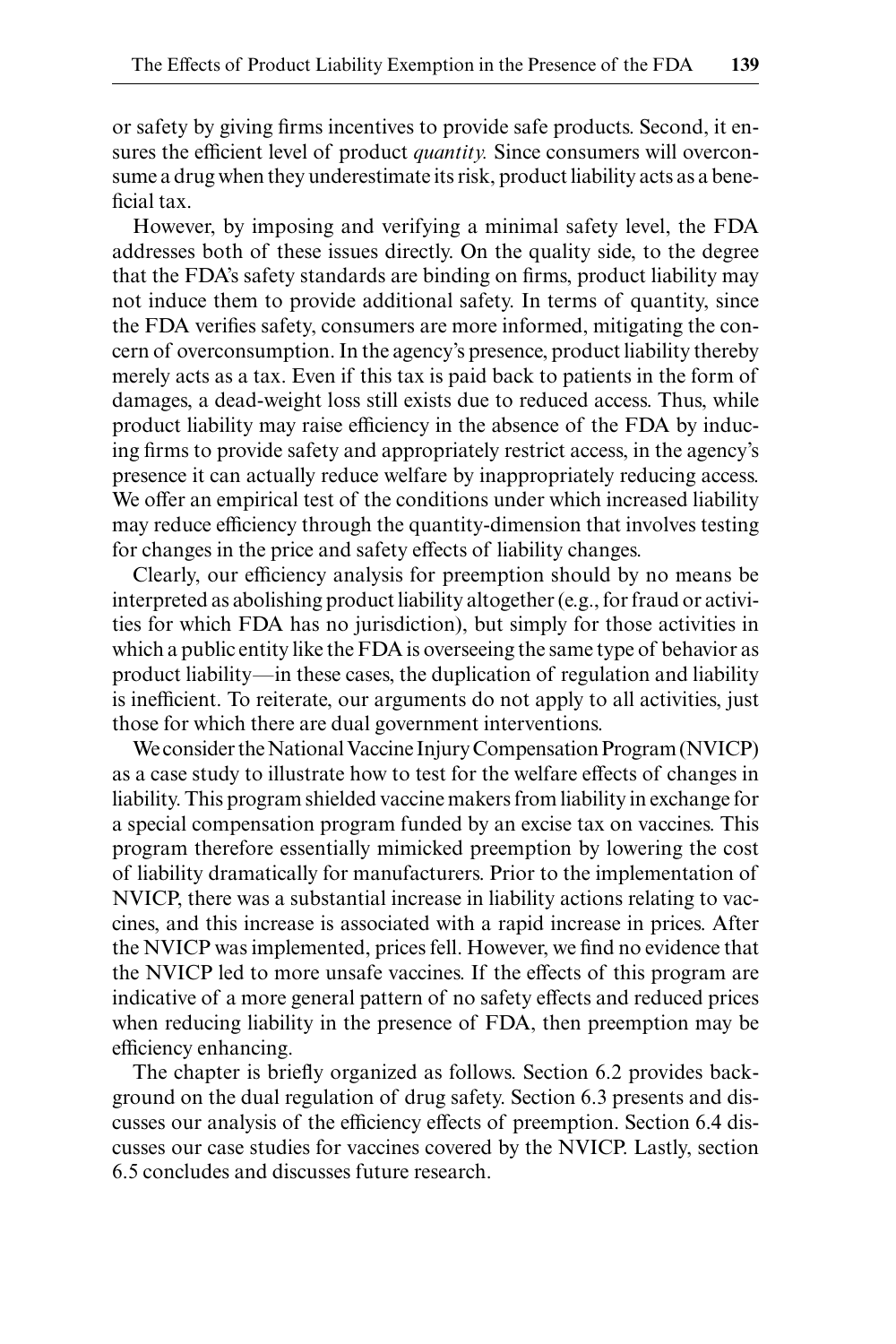#### **6.2 Background on U.S. Medical Product Safety Regulation**

In the United States, the FDA is the federal agency charged with regulating drug safety and efficacy. The majority of the agency's efforts are devoted toward premarket activities, whereby the agency supervises and evaluates a series of clinical trials undertaken by drug manufacturers in order to establish drug safety and efficacy. The clinical trial process begins when a firm files an Investigational New Drug application, which requests permission from the FDA to conduct clinical trials on humans. Typically, this application contains the available preclinical information, as well as protocols for the drug's clinical trials, and any data on trials conducted overseas.

Once the FDA gives its approval, the firm may begin conducting clinical trials for the drug, which proceed in three phases. The goal of Phase I is to evaluate the drug's safety and to obtain data on its pharmacologic properties. Typically, Phase I trials enroll small numbers (twenty to eighty) of healthy volunteers. Phase II trials then enroll slightly larger (100 to 130) numbers of sick volunteers. The goal of these trials is to begin investigating a drug's efficacy and optimal dosage, and to monitor the drug's safety in diseased patients. Finally, Phase III testing typically involves larger numbers (more than 1,000) of sick patients and is the most costly stage of the approval process. Phase III testing seeks to establish more definitively the efficacy of a drug, as well as to discover any rare side effects. Upon the completion of Phase III testing, the firm submits a New Drug Application to the FDA, which is accompanied by the results of the clinical trials. The FDA may then reject the application, require further clinical testing, or approve the drug outright.

In addition to issuing approval of the drug, the FDA must approve the label that accompanies it. This label provides data on the drug's pharmacologic properties and side effects, as well as brief summaries of the clinical trials reported to the FDA. Perhaps most importantly, the label also lists the indications (or diseases) that the drug is approved to treat. Thus, approval by the FDA is not merely approval of the drug, it is approval of the drug for specific uses. If a firm wishes to obtain approval for additional indications, it typically must begin a new set of clinical trials for those indications. Use of a drug for an indication not listed on the label ("off- label use") is not illegal, and indeed occurs regularly in many areas, such as oncology. However, it is illegal for a manufacturer to advertise a drug for a nonapproved indication. In addition, insurers may not always pay for off- label use of a drug.

The FDA also oversees the safety and efficacy of medical devices. Here, the process is more complex, because the statutory definition of a medical device is extremely broad<sup>2</sup> and includes a wide variety of implements, such

<sup>2.</sup> According to the Food, Drug, and Cosmetic Act, a medical device is defined as "an instrument, apparatus, implement, machine, contrivance, implant, in vitro reagent, or other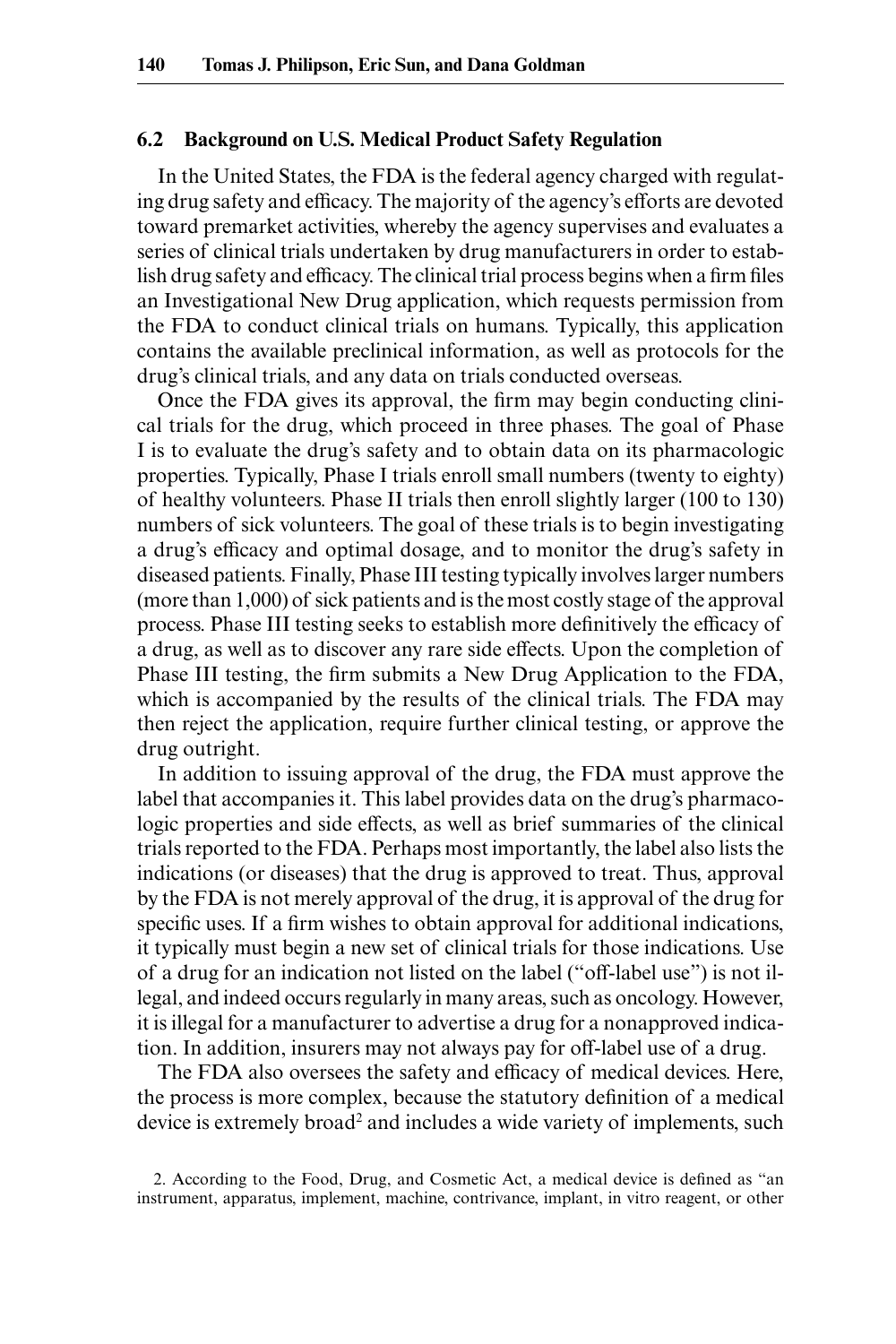as tongue depressors, home pregnancy tests, and drug eluting stents. All devices are categorized into one of three classes (I, II, and III), based on the degree of patient risk. Class I devices are the least risky, and typically require no premarket approval from the FDA, although the manufacturer must register with the FDA prior to marketing the device. Class II devices pose more risk to patients, and must receive prior approval via the 510(k) review process, which typically seeks to establish that the given device is substantially equivalent to another device that has received FDA approval. The most risky (class III) devices require approval via the premarket approval process (PMA), which, similar to the process for pharmaceuticals just described, involves the submission of a PMA application establishing the device's safety and efficacy, usually through the results of clinical trials. After receipt of a PMA or 510(k) application, the FDA reviews it and decides whether to allow the device to be marketed in the United States. For devices approved via PMAs, further changes require different types of supplemental applications (supplemental PMAs), depending on the nature of the modification. Large-scale changes to the device, such as changes in its indication or substantial changes in design, require a Panel Track Supplement, which is in effect equivalent to submitting a new PMA. More modest changes require a 180-day Supplement, and minor modifications require a Real-time Supplement. In addition, changes in the manufacturing process must be approved via a 30-day Supplement.

While the FDA is the primary and most visible player in drug and device safety regulation, product liability also plays a role in ensuring safety by allowing patients to sue manufacturers for unsafe drugs or devices and recover damages for any adverse events that they suffer. Patients can generally sue manufacturers under one of three theories of legal liability. The first, *defective design,* allows a patient to sue on the basis that the design of a drug or device was inherently unsafe. Second, patients can sue for *defective manufacturing* of an otherwise safe drug or device. Finally, under the theory of *defective warnings, patients can sue by showing that the firm failed to provide* sufficient warning of the possibility of an adverse event if it knew or shown that it knew about the risks. Given that the FDA approval encompasses a drug or device's safety and the sufficiency of the warnings in the drug label, firms have tried to use FDA approval as a shield against product liability

similar or related article, including any component, part, or accessory, which is (1) recognized in the official National Formulary, or the United States Pharmacopeia, or any supplement to them, (2) intended for use in the diagnosis of disease or other conditions, or in the cure, mitigation, treatment, or prevention of disease, in man or other animals, or (3) intended to affect the structure or any function of the body of man or other animals, and which does not achieve its primary intended purposes through chemical action within or on the body of man or other animals and which is not dependent upon being metabolized for the achievement of its primary intended purposes." (See http://www.fda.gov/RegulatoryInformation/Legislation/ FederalFoodDrugandCosmeticActFDCAct/FDCActChaptersIandIIShortTitleandDefini tions/ UCMO 86297.htm.)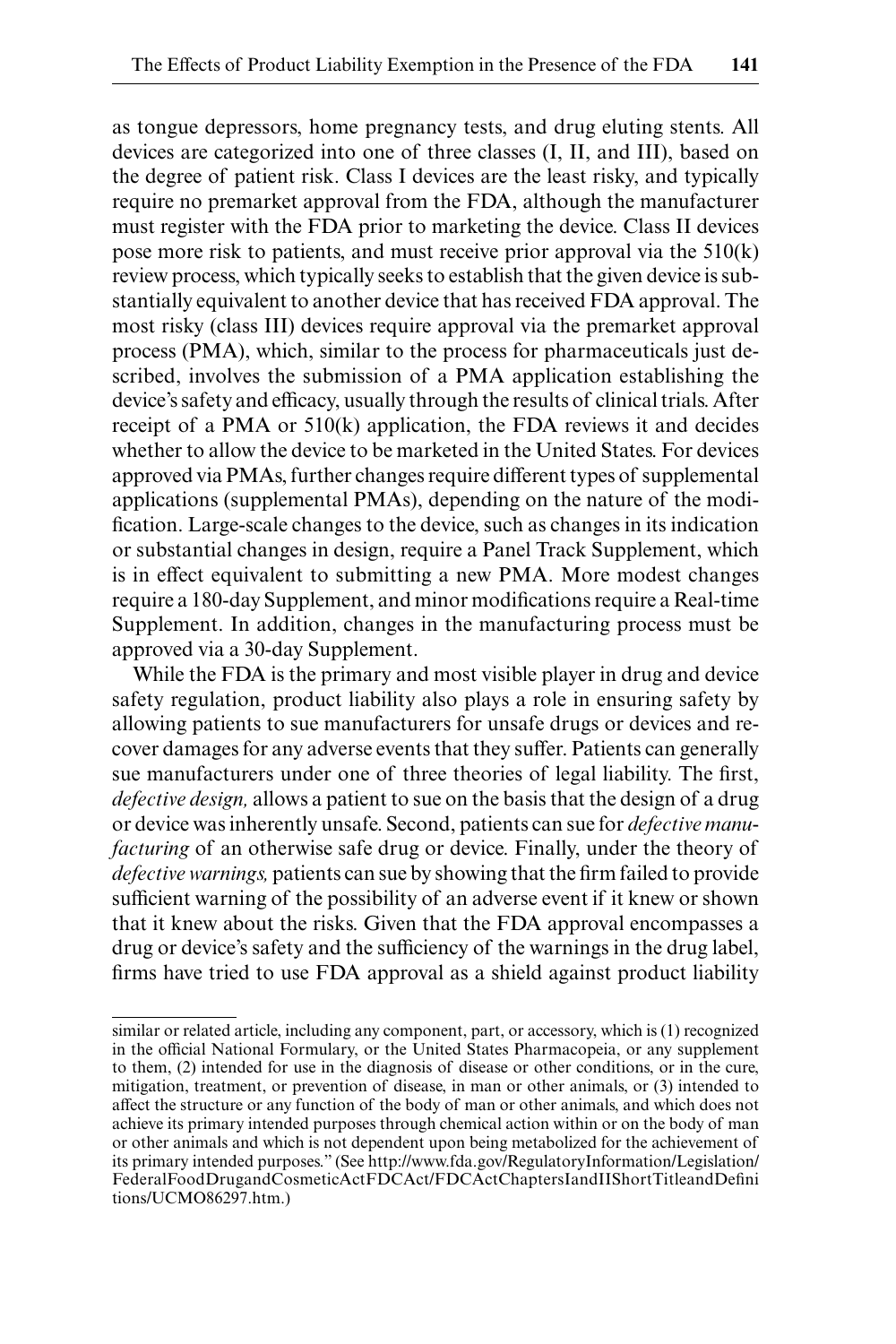suits. For drugs, this argument has generally been accepted by the courts (Garber 1993), under a widely cited comment included in *Restatement (Second) of Torts,* which states that drugs are an example of an "unavoidably unsafe product"—in other words, drugs are not generally *unreasonably* dangerous, and the dangers associated with them are not evidence of defects in the drugs themselves. However, for medical devices, rather than drugs, design lawsuits are more common, since there is more ability to design a device with a better safety profile. Since courts have generally held that drug manufacturers cannot be sued for faulty design, the vast majority of drug lawsuits to date have been for failure to warn, and here, courts have in general held that FDA approval of the warnings on the label does not provide a shield against liability lawsuits. Courts have generally held that compliance with FDA regulations is a minimum standard. Thus, failure to comply with the FDA leaves a firm extremely vulnerable to lawsuits, but compliance does not shield a firm against lawsuits. However, it is important to note that the FDA maintains tight control over the information that a firm can release about a drug, including the release of warnings. For example, the FDA can prohibit the firm from adding a warning to the product label. Even if the FDA prohibits the firm from adding a warning, the firm can still be found liable for failing to warn consumers (Garber 1993; Calfee 2006). Lawsuits against firms proceed under state laws, and therefore, the determination of whether the firm knew, or should have known, about a particular risk is based on state-specific legal standards. If the patient prevails at the trial, he can recover compensatory damages for the adverse event, as well as punitive damages, if it is found that the firm intentionally hid evidence from the FDA.

While estimates of the costs of liability for pharmaceuticals and devices are few, there are indications that these costs are substantial, especially when viewed as a share of marginal costs. The latter is an important issue, as from an economic perspective, legal costs will have a larger effect on welfare when they comprise a large portion of marginal costs. Given that the marginal costs of drug production are low for drugs, even small legal costs may account for a significant proportion of marginal costs. A report prepared by the Council of Economic Advisers (2002) found that in 2000, liability costs across all U.S. industries were \$180 billion, or roughly 1.8 percent of gross domestic product (GDP). The same report suggested that the inefficiencies from the liability system were equivalent to the inefficiencies that would occur from a 2 percent increase in consumption taxes, a 3 percent tax on wages, and a 5 percent tax on capital income.

There is research suggesting these relative liability costs are even higher for drugs. Manning (1994) identified liability costs for the diphtheria-pertussis tetanus vaccine by comparing changes in the vaccine's price against changes in the price of the diphtheria- tetanus vaccine, as the only difference in the vaccines is the pertussis component, which adds a negligible cost to the production price of the vaccine and was the subject of numerous lawsuits.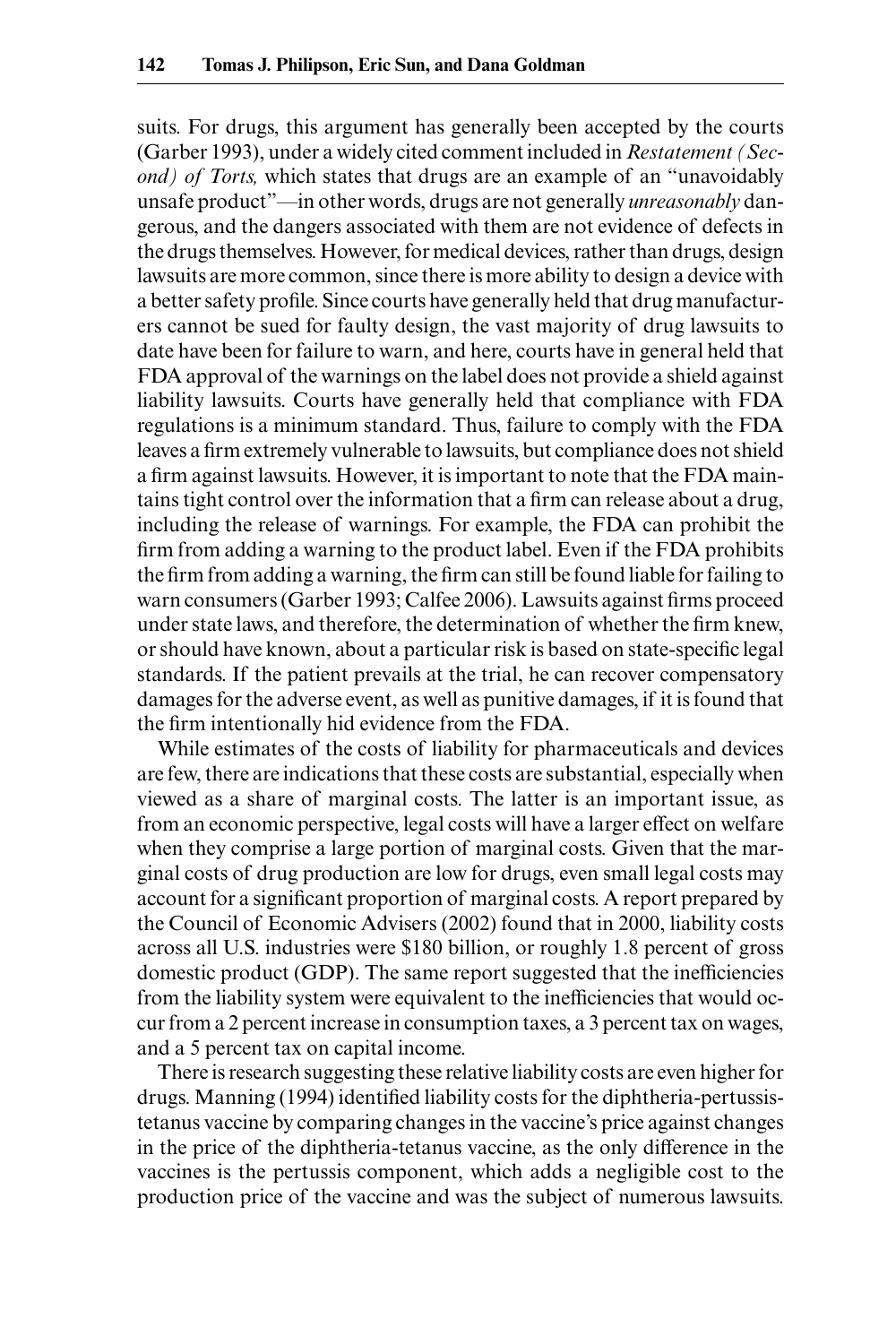Using this approach, Manning found that liability accounted for up to 90 percent of the price of the diphtheria- pertussis- tetanus vaccine's price. In addition, in related work (Manning 1997), Manning finds that differences in product liability regimes can explain much of the difference in the Canadian and U.S. prices of drugs.

## **6.3 An Efficiency Analysis of Regulation and Liability of Medical Products**

In this section, we analyze the efficiency effects of preemption. Our analysis begins with a brief review of standard models of product liability (see Shavell 2007; Polinsky and Shavell 2007 for a review), which concern how post-market legal activities affect firms' safety and pricing decisions. It is well known that under perfect information, product liability has no effect on the level of safety firms provide or social welfare. Thus, the purpose of product liability is to give firms proper incentives to provide safety when consumers are uninformed. In addition, product liability helps achieve the optimal quantity in the face of consumer misinformation by affecting the prices that consumers pay.

We then add to this model the presence of premarket regulations governed by the FDA. We assume that FDA  $(a)$  mandates and verifies a minimum safety level, which may or may not be binding given the deterrence effect of product liability, and (b) that FDA generates information about product quality beyond what is generated under product liability alone. We show that these aspects of FDA may affect the sign of the efficiency effects of increased liability. Under perfect information about product quality, neither product liability nor any quality screening activities of the FDA will raise efficiency, so we focus on the case of an uninformed demand side.

### 6.3.1 The Framework

Consider when marginal are constant and for a given level of safety *s* are given by

$$
C(s) = c(s) + d(s),
$$

where  $c(s)$  is the marginal cost of production that rises in safety and  $d(s)$  is the marginal cost of legal costs that falls in safety. Our notion of safety *s* is extremely flexible, and can accommodate a wide variety of specifications. For example, *s* could refer to a vector of drug characteristics, such as the safety of the drug itself, as well as the adequacy of warnings about the drug. For the informed consumer, the inverse demand curve  $p(q,s)$  is given by a component of a perfectly safe drug,  $p(q)$  less the expected harm he faces given the drug's safety *h*(*s*), plus the damages he expects to receive:

$$
p(q,s) = p(q) - h(s) + d(s).
$$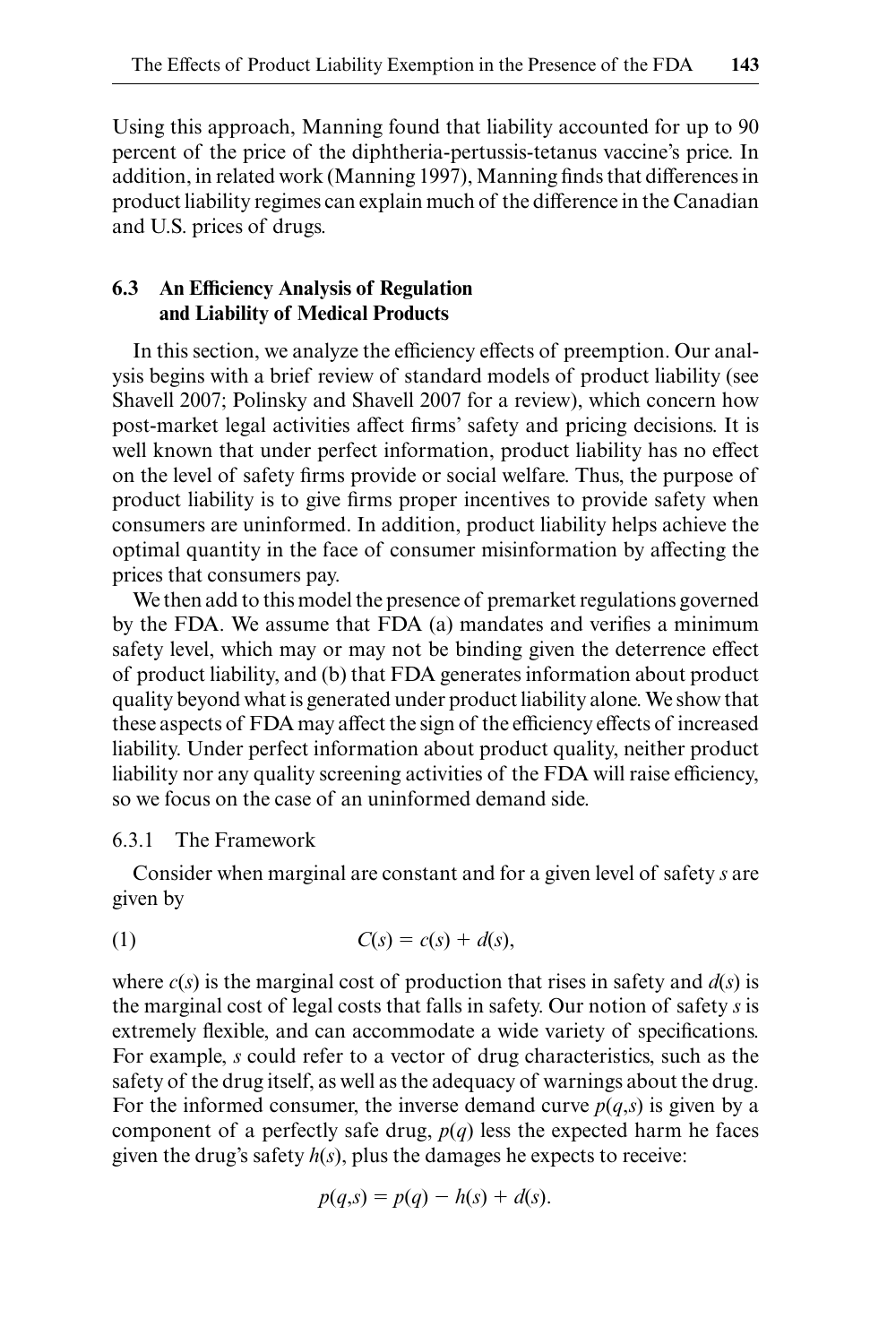The demand curve adopts the form

(3) 
$$
q(p,s) = q(p + h(s) - d(s)),
$$

showing that the informed consumer treats the expected harm as a tax and the expected damages received as a subsidy. Social welfare is therefore given by

(4) 
$$
W(q,s) = \int_0^{q(p,s)} p(x,s) - c(s) - h(s) dx.
$$

While damage payments *d*(*s*) do not directly enter the equation for social welfare, as they simply represent a transfer payment from firms to consumers, they may indirectly affect social welfare through their effects on price *p* and therefore the quantity consumed  $q(p,s)$ .

#### 6.3.2 The Neutrality of Product Liability under Perfect Information

With perfectly informed consumers, the firm chooses the level of safety that maximizes its profit function, given by

(5) 
$$
\pi(q,s) = q(p,s)(p - c(s) - d(s)).
$$

It is easy to show that with perfect information, damages do not affect the firm's safety provision. Although damages enter into the firm's cost function, they also increase the consumer's valuation for the good by an equivalent amount. Therefore, in choosing the optimal safety level, the firm ignores the effect of damages on marginal costs and demand and simply chooses the safety level that equates the marginal revenue of increased safety with the marginal cost. Moreover, while damages raise the firms' costs and therefore price, they have no effect on output since consumers are aware in advance of the damages they receive. Thus, under perfect information, liability has no effect on social welfare or the firm's provision of safety.

#### 6.3.3 Product Liability with Uninformed Consumers

Given that product liability and the FDA cannot have any welfare enhancing effects in the case of perfectly informed consumers, we consider the case where consumers are uninformed. We assume that consumers underestimate<sup>3</sup> the harm of the product and are uninformed of damages so that the inverse demand curve is simply  $p(q)$ . Under these assumptions, the firm's profit function is given by

(6) 
$$
\pi(p,s) = q(p)(p - c - c(s) - d(s)).
$$

The first-order condition for the optimal level of safety under product liability, denoted  $s^{PL}$ , is then given by

$$
c_s + d_s = 0.
$$

3. Clearly, if consumers overestimate harm, this would strengthen our arguments, as in this case quantity is already undersupplied.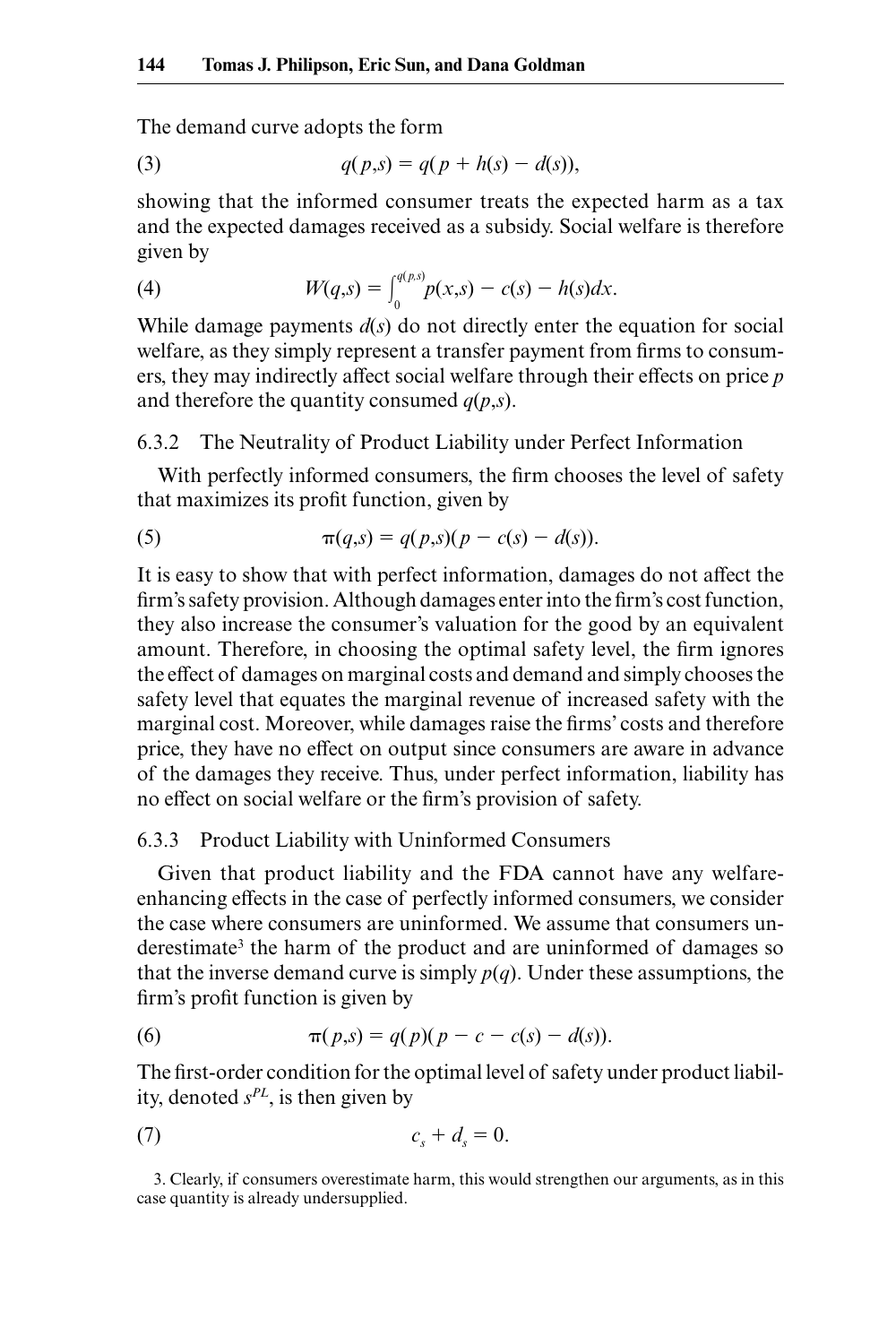This simply states that the firm chooses the level of safety that minimizes costs through equating increased costs of production with reduced liabilities. Social welfare is now given by

(8) 
$$
\int_0^{q(p)} p(x,s) - c(s) - h(s) dx,
$$

which stands in contrast to social welfare under perfect information in that the total quantity consumed is now determined by the uninformed demand curve  $q(p)$ .

The effect of product liability on welfare is twofold. In terms of product quality, it gives firms incentive to provide safety by forcing them to internalize the costs of safety—clearly, they would have no such incentives in the absence of product liability with uninformed consumers. Second, for a given level of safety, product liability affects quantity as shown in figure 6.1. This figure plots the uninformed demand curve  $q(p)$ , the cost of production  $c(s)$ , the firm's marginal cost  $c(s) + d(s)$ , and the social cost of the good, which is the cost of production plus the expected harm,  $c(s) + h(s)$ . The socially optimal consumption level occurs when price equals social cost (point A). However, in the absence of product liability, consumption occurs where price equals the marginal cost of production (point B). As shown in the figure, product liability therefore acts as a Pigouvian tax that reduces overconsumption by having consumers internalize the expected harm (point C). Indeed, optimal consumption is attained by setting damages *d*(*s*) equal to expected harm  $h(s)$  so that points C and A converge.



**Fig. 6.1 Welfare under product liability**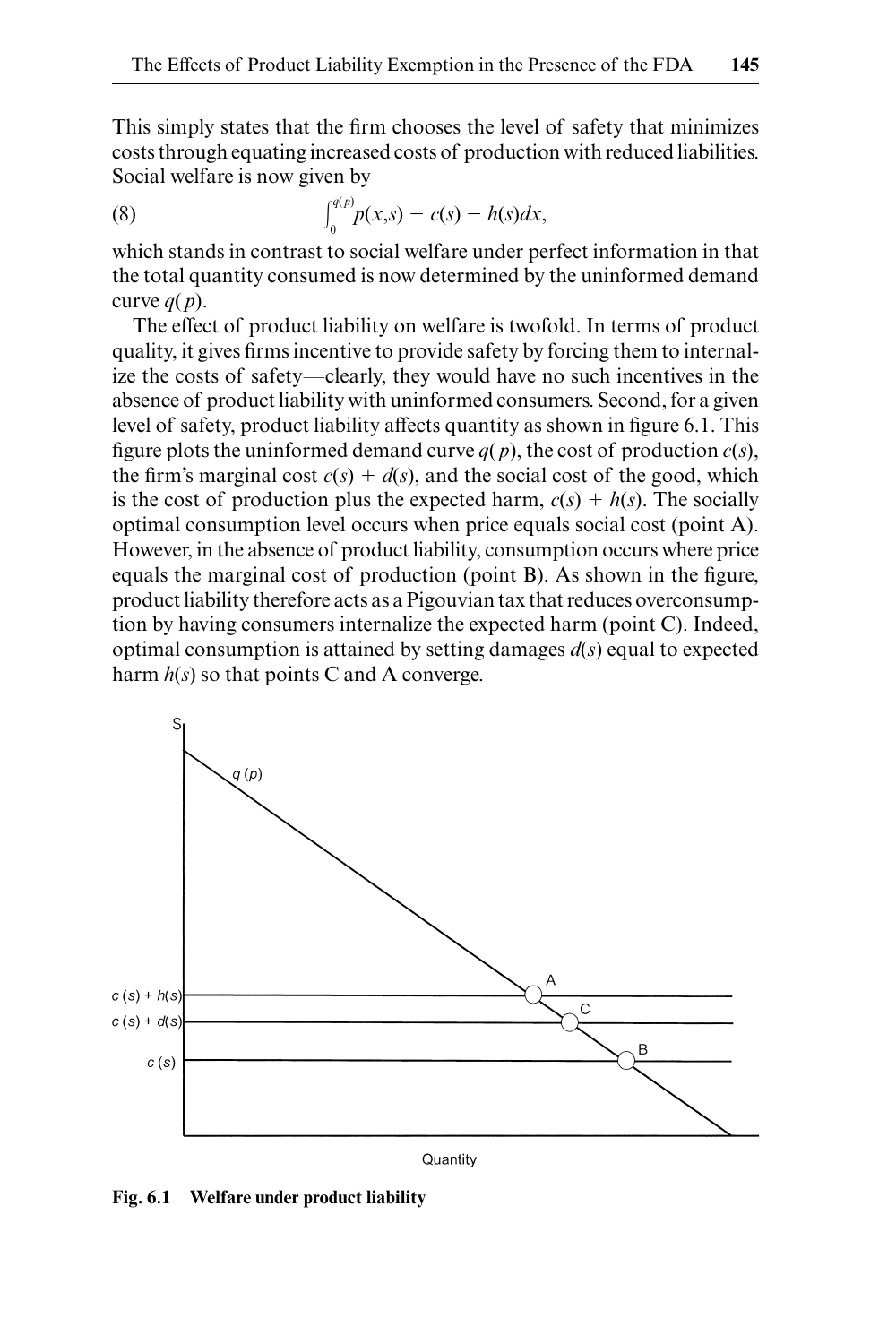#### 6.3.4 Product Liability with the FDA

The previous section discussed the traditional efficiency role of product liability to give firms incentives to provide levels of safety by facing firms with the social cost associated with unsafe products. To extend our analysis to incorporate the FDA, suppose that the agency mandates and monitors a minimal level of safety denoted *sFDA*. For example, this minimum level of safety could refer to product design, manufacturing practices, or the adequacy and timeliness of warnings about adverse effects. With the addition of the FDA, there are now two possibilities. If the level of safety the firm chooses to provide under product liability is higher than the level mandated by the FDA, then the firm will continue to provide the safety level  $s^{PL}$  and in this case, the addition of the FDA has no safety effects. However, if *sPL* is less than  $s<sup>FDA</sup>$ , then the firm will provide the minimal level of safety enforced by the FDA. We refer to the latter case as a situation where the FDA- mandated level of safety is *binding* on firms. Thus, if product liability alone, perhaps through imperfect enforcement or underestimation of risks, does not give firms sufficient incentives to provide safety, the addition of the FDA can improve safety if the FDA mandates a level of safety higher than what firms would choose to provide under product liability alone.

In the face of a binding FDA, the effects of product liability on safety and output are now different. If the FDA's regulations are binding, then by definition product liability has no additional effect on the firm's provision of safety. The effects on output are shown in figure 6.2. We assume that the FDA verifies safety and provides information prior to marketing so that patients are informed about safety but not about the damages they receive.4 In that case, the demand curve for the good *q*( *p*,*s*) is the uninformed demand curve  $q(p)$  shifted down by the expected harm  $h(s)$ , and the socially optimal level of consumption occurs where the informed demand curve meets the marginal cost of production (point  $E$ ). As shown in figure 6.2, product liability in the face of the FDA now leads to an inefficiently low level of output (point D). When consumers are uninformed, product liability acts as a Pigouvian tax that serves a social benefit by pricing in the expected harm of the drug. However, when the FDA provides safety information prior to marketing product liability simply serves as an additional tax that reduces output with a dead- weight loss. The presence of the FDA therefore affects the sign of the impact on efficiency by increased liability.

#### 6.3.5 The Welfare Effects of Preemption

The preemption doctrine, as described in the introduction, would allow FDA approval to shield firms from lawsuits based on state law. In effect, the

<sup>4.</sup> Note that even if consumers are informed about safety, if they are uninformed about damages, then the legal regime  $d(s)$  will affect the firm's safety provision, since damages raise the firm's costs without affecting consumers' valuation of the good.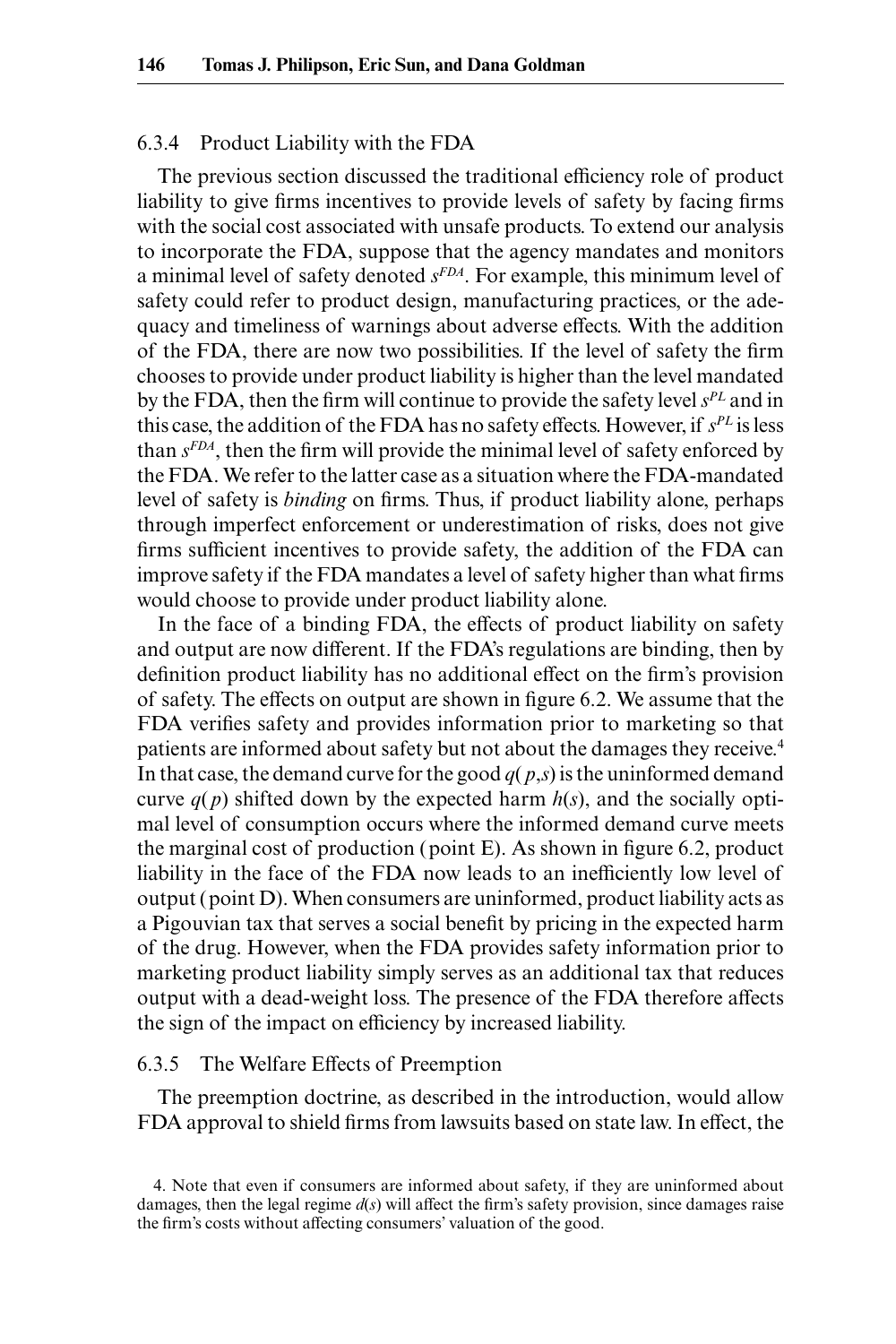

**Fig. 6.2 Welfare under product liability and the FDA**

doctrine would set legal costs  $d(s)$  equal to zero if the firm provided safety at least as high as the FDA mandated level. To analyze the effect of a product liability exemption on welfare, consider figure 6.3, where the *x*-axis shows the level of safety *s* and the U-shaped curve  $C(s)$  is the firm's costs. The optimal choice of safety chosen by the firm  $s^{PL}$  is the bottom of  $C(s)$  (point A), where the marginal cost of producing safety equals the marginal benefits in terms of reduced liability costs. Under a regime that lowers product liability, the cost curve shifts to  $C^0(s)$ , which differs from the initial cost curve in two dimensions. First, costs are lower under  $C^0(s)$ , since firms pay lower liability costs. Second, with the reduced liability, the optimal level of safety is reduced to  $s^{PL0}$ . The firm's costs are therefore given by point B.

The level of safety mandated by the FDA, *sFDA*, may lie to the left or to the right of the level of safety induced by liability *sPL*, depending on whether FDA safety levels are binding. Consider the first case, as shown in figure 6.3. In this case the level of safety mandated by the FDA is not binding on firms, so they will provide safety  $s^{PL}$  in the absence of a product liability exemption and  $s^{PL0}$  with the exemption. In this case, the welfare effect of the exemption is ambiguous, as the exemption lowers marginal costs and price, but also safety.

On the other hand, suppose that the safety mandated by the FDA lies to the right of  $s^{PL}$ , as shown in figure 6.4. In this case, the level of safety mandated by the FDA is binding on firms; they will provide  $s^{FDA}$  with or without the reduced level of liability. In this case, the preemption raises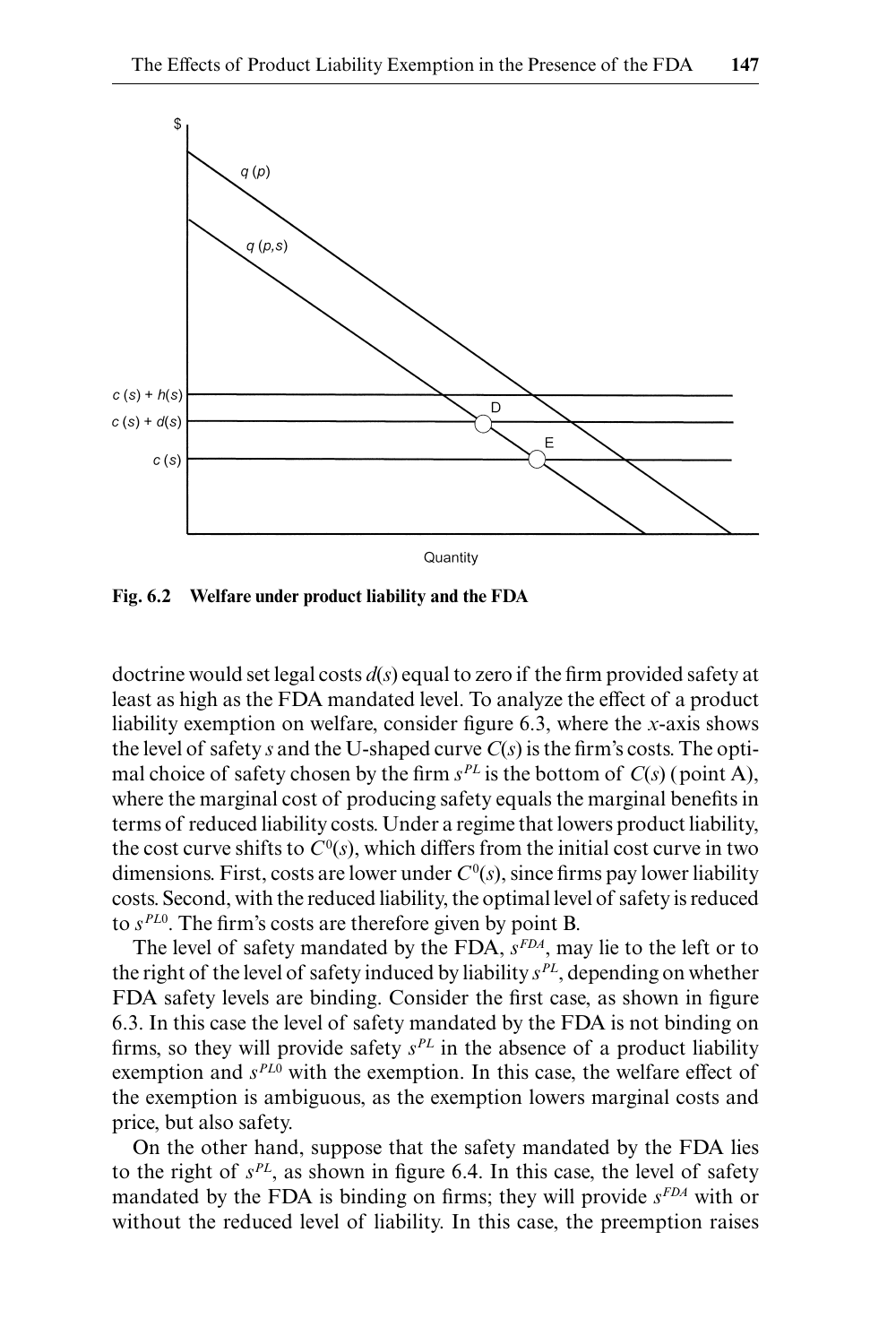

**Fig. 6.3 Product liability exemption and social welfare: Nonbinding FDA**



**Fig. 6.4 Product liability exemption and social welfare: Binding FDA**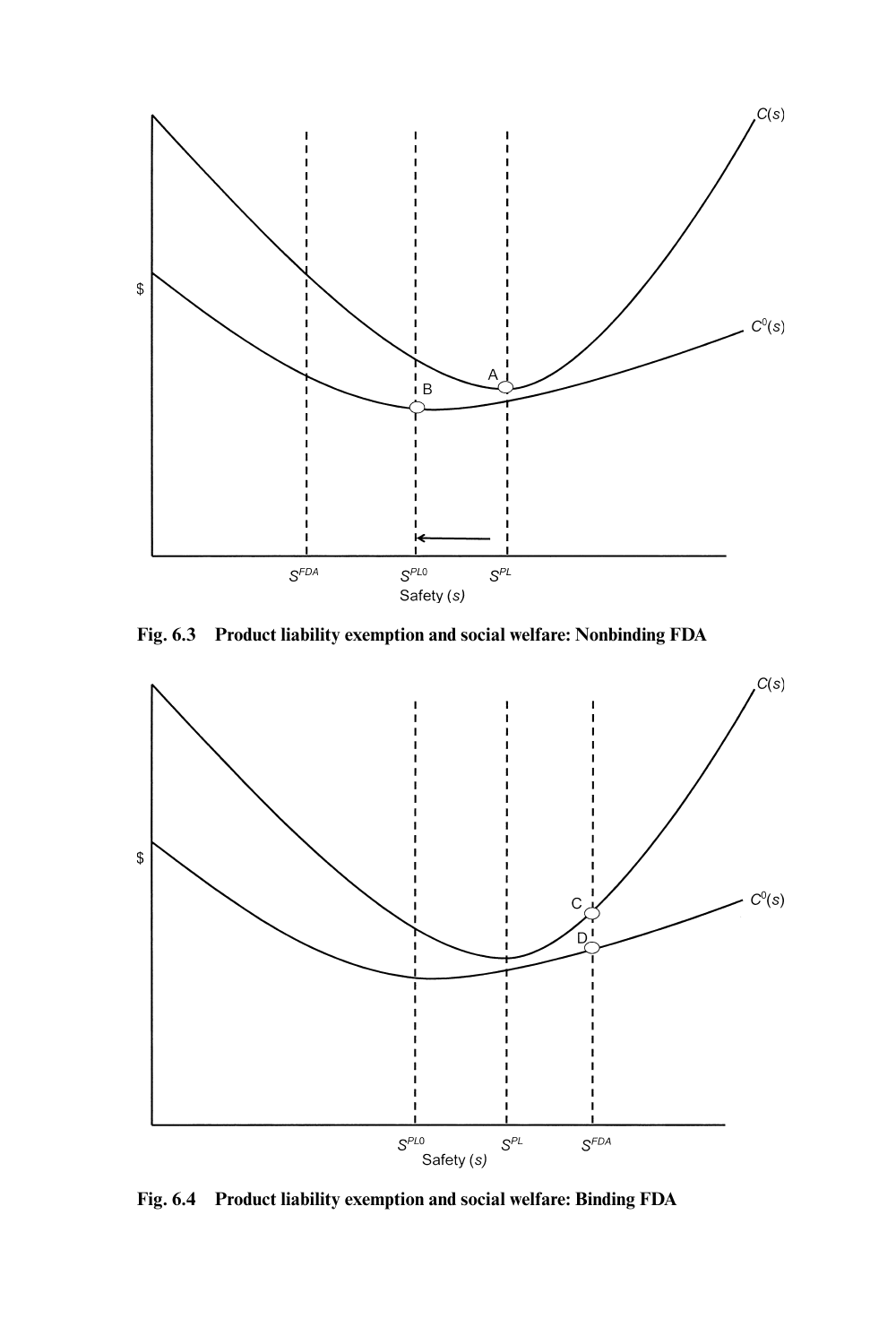welfare by lowering marginal costs from point C to point D, while having no effects on safety.

This analysis suggests that the preemption doctrine has the potential to increase welfare in the case where the presence of the FDA is binding on firms. Intuitively, product liability in general affects welfare by inducing firms to provide safe drugs and by raising prices, thereby reducing overconsumption by uninformed consumers. When the level of safety mandated by the FDA is binding, the agency mitigates the beneficial effects of product liability. Since the level of safety is binding, product liability has no additional effect on safety. And since consumers are informed, there is no need for a tax to reduce overconsumption. Since the agency's actions duplicate those of product liability, the latter simply acts as a tax that raises prices and inefficiently restricts access. It is worth reiterating that two components of FDA regulation drive this result. The first is that the FDA verifies and therefore informs consumers about safety. As previously discussed, with uninformed consumers, price increases due to product liability may actually be socially desirable, but with informed consumers these price increases reduce welfare. The second is that under the FDA, consumers are still uninformed or at least underestimate the damages they receive, so that price increases from product liability actually reduce output.

Several additional points are worth noting. First, since our discussion makes no assumptions on whether the level of safety chosen by the FDA is first- or second-best, our fundamental result holds: as long as the FDA mandated level of safety is binding, liability reductions will increase welfare, regardless of whether the FDA's choice is socially optimal. Second, product liability serves as a form of forced product insurance by raising price for all patients and compensating those who suffer harm. The effect of removing product liability, therefore, is to eliminate this source of insurance for patients, which could reduce welfare if patients are risk averse. However, this loss could be averted if it is possible for patients to purchase insurance from third- party providers or the government, as in the case of the vaccines, which we discuss in the next section. Moreover, to the degree that the liability system inefficiently compensates patients—for example, because of high legal and administrative costs, patients may be better off self-insuring or obtaining insurance through third parties.

#### **6.4 A Case Study of Recent Drug Liability Limitations**

In this section, we consider a case study of the prices and safety effects of the National Vaccine Injury Compensation Program, which sharply reduced vaccine manufacturers' legal liability by creating a patient compensation fund supported by excise taxes on vaccine users. As discussed in the previous section, if FDA regulations are binding on vaccine makers, then a product liability exemption could reduce prices without affecting safety. Since the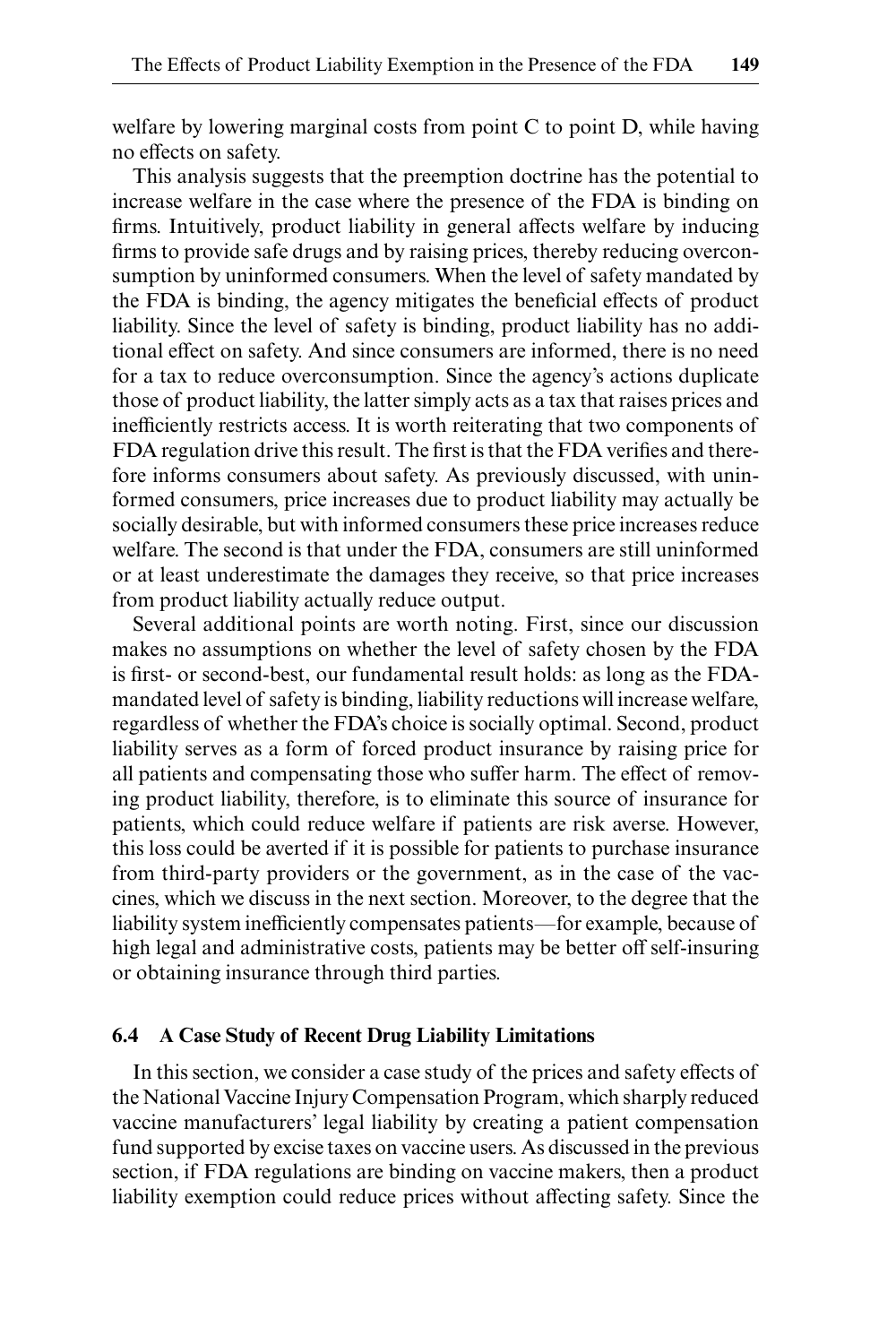National Vaccine Injury Compensation Program shielded vaccine makers from the larger liability risk before the program, it serves as a useful case study of whether a product liability exemption would impact price and safety. Section 6.4.1 provides background on the program, while section 6.4.2 details our analysis.

## 6.4.1 Background on the National Vaccine Injury Compensation Program

Vaccines are credited with sharply reducing morbidity from several diseases, such as pertussis, polio, and tetanus (CDC 1996). Currently, vaccinations for diphteria, pertussis, tetanus, measles, mumps, rubella, and polio are required for children attending kindergarten or middle school in all fifty states, and most states require vaccinations against hepatitis B and varicella zoster (chicken pox) virus as well. In addition to these required vaccines, several optional vaccines also exist for childhood and adult diseases, such as Hepatitis C and influenza.

Although vaccines are generally safe, as with all drugs, there is the potential for adverse side effects. For example, the pertussis vaccine (typically given in combination with vaccines for diptheria and tetanus) has long been associated with severe neurologic illnesses such as convulsions (Manning 1994; CDC 1996), while more recently, there has been controversy over the association between thiomersal, a preservative used in many vaccines, and autism.5 Prior to the passage of the National Childhood Vaccine Injury Act in 1986, patients could sue vaccine manufacturers by alleging manufacturing defects, failures to provide proper warnings to the physician or patient, and/or failures to provide for safer alternatives (Ridgway 1999). These lawsuits appear to have been substantial in the amount of damages relative to sales. For example, between 1980 and 1986, vaccine lawsuits alleged a total of \$3.6 billion in damages (Davis and Bowman 1991).

Concerns that lawsuits might lead vaccine manufacturers to exit the market or reduce the supply of vaccines led Congress to pass the National Childhood Vaccine Injury Act in 1986, which established the National Vaccine Injury Compensation Program (NVICP) on October 1, 1988. The NVICP requires payment of an excise tax for the vaccines covered, which funds a pool of money, the Vaccine Injury Trust Fund, used to compensate victims of adverse events. Prior to 1998, excise taxes were set at the estimated level of liability costs. For example, the excise tax for the diptheria- pertussis tetanus vaccine, which contains the pertussis component associated with neurologic disease and lawsuits, was \$4.56, compared to only \$0.06 for the

<sup>5.</sup> While the Institute of Medicine (IOM), American Medical Association (AMA), Centers for Disease Control (CDC), and Food and Drug Administration (FDA) have stated there is no causal link between thiomersal and autism, to date, over 5,000 claims relating to autism have been filed with the National Vaccine Injury Compensation Program.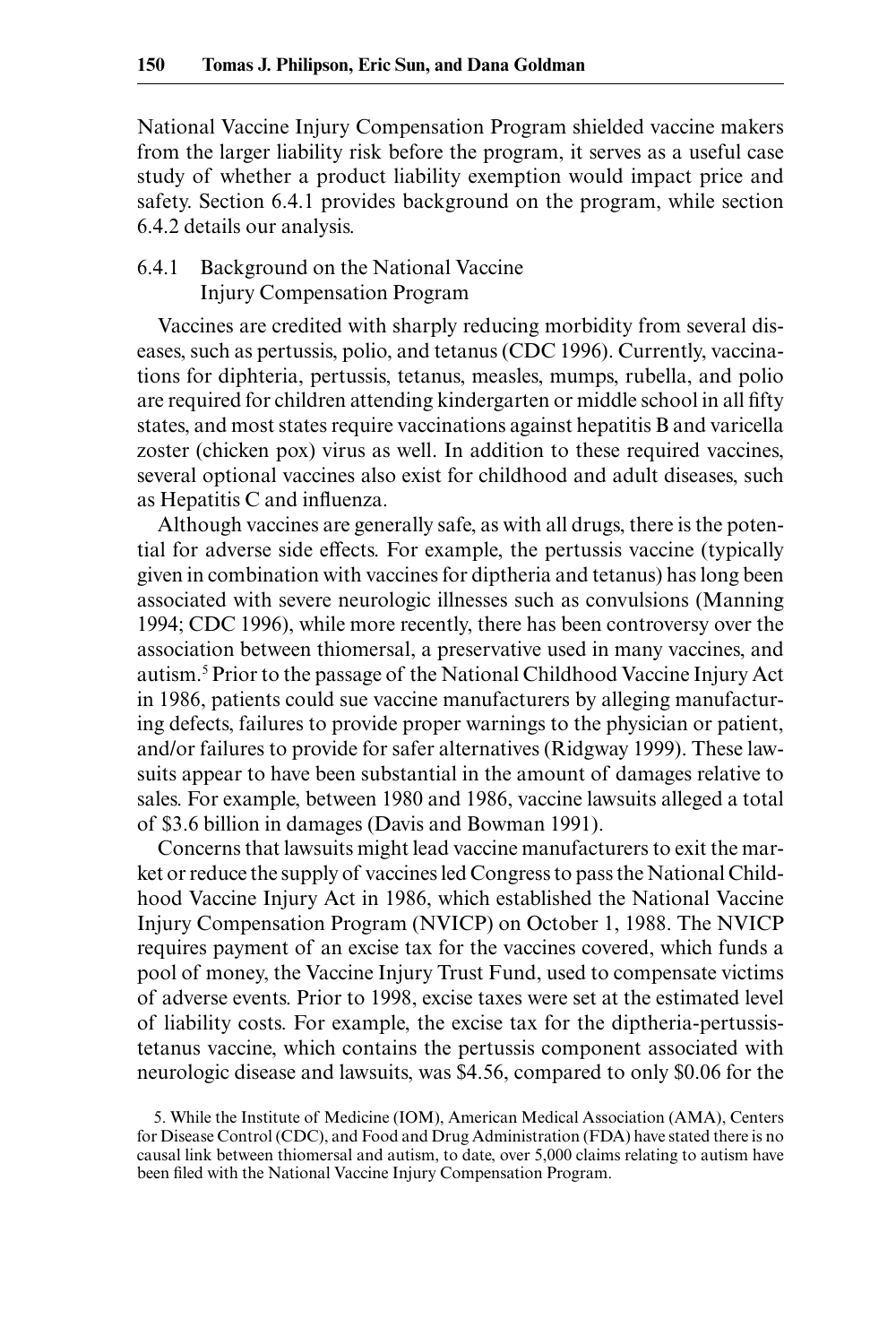diptheria- tetanus vaccine. In 1998, the program was changed so that all vaccine recipients pay a common excise tax of  $$0.75$  per dose<sup>6</sup> to fund the Vaccine Injury Trust Fund. If a patient suffers an adverse reaction after vaccination, he must first file a claim with the NVICP before proceeding to civil litigation against the vaccine manufacturer. In order to receive compensation, the patient's claim must establish that the vaccine caused the adverse event. Alternatively, the NVICP also maintains a table of vaccines, associated adverse effects, and time periods. If the patient's adverse effect is listed on the table and occurs within the specified time period, causality is presumed and the patient is entitled to compensation.

Claims with the NVICP are decided by Special Masters of the Court of Federal Claims. Patients who are found to have suffered an adverse event that was caused by a vaccine are entitled to recovery of damages for medical and other expenses, such as lost earnings. However, in the case of death, payments to the patient's estate are limited to \$250,000; this cap also applies to pain and suffering damages. As long as the claim meets certain minimal standards, legal expenses up to \$30,000 are reimbursed, regardless of the Special Master's decision. Acceptance of the Special Master's decision forecloses future legal claims against the vaccine manufacturer. If a patient disagrees with the decision, he can proceed to sue the manufacturer, but is barred from utilizing several approaches, such as lawsuits based on failures to warn.

The previous description of the NVICP applies to patients who received a vaccine from 1988 onwards, and generally applies to patients who received a vaccine prior to 1988, with a few differences. First, patients who received a vaccine prior to 1988 are allowed to bypass the NVICP and proceed directly to civil litigation. However, if they choose to file a claim with the NVICP, they must have done so by January 31, 1991. In addition, they face a limit of \$30,000 for attorney's fees, pain and suffering, and lost income. Instead of an excise tax, payments to these patients are funded by general revenues.

Table 6.1 provides a brief summary of the economic costs of the program. For several vaccines, the table lists the CDC price per dose, which is the price available to organizations receiving CDC grant funds, such as state health departments, as well as the private sector price, which is the price mandatorily reported by the manufacturer to the CDC. Table 6.1 also reports the excise tax for each vaccine, which is fairly small relative to the private sector price for most of the vaccines.

Table 6.2 provides summary statistics on inflation adjusted payments made by the NVICP between Fiscal Year (FY) 1989 and FY 2009. The first column shows award amounts and attorney's payments for claims that were

<sup>6.</sup> A dose is defi ned *per disease,* so combination vaccines count as more than one dose. For example, the excise tax for the Measles-Mumps-Rubella (MMR) vaccine is \$2.25, since it counts as having three doses.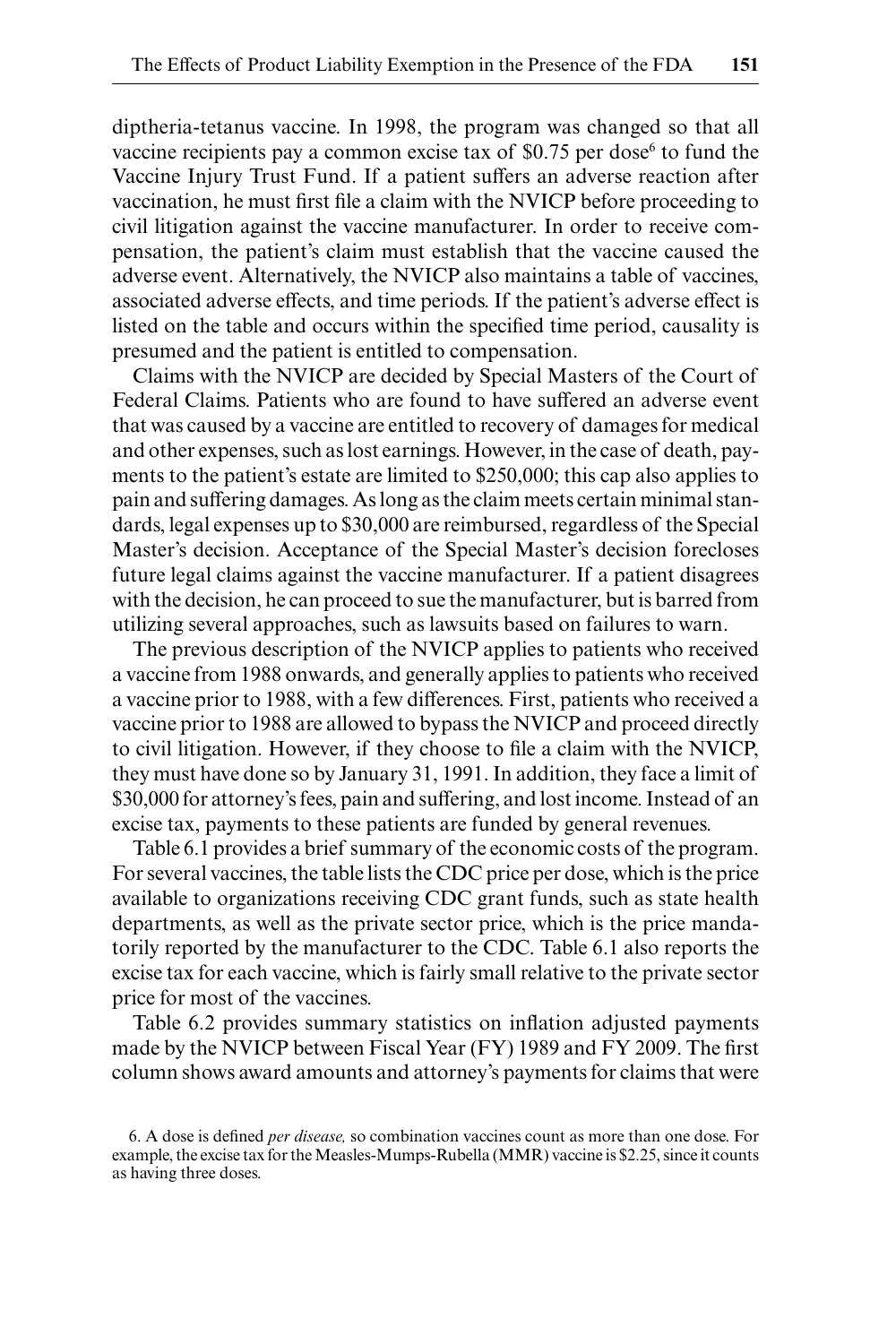| Disease                                           | Brand name       | CDC price/dose<br>(U.S. \$) | Private sector<br>price/dose $(U.S.$ \$) | Tax<br>(U.S. \$) |
|---------------------------------------------------|------------------|-----------------------------|------------------------------------------|------------------|
|                                                   |                  | Childhood                   |                                          |                  |
| Diptheria/Pertussis/Tetanus                       | Tipedia          | 13.25                       | 23.05                                    | 2.25             |
| Diptheria/Pertussis/Tetanus/<br>Polio/Hepatitis B | Pediarix         | 48.75                       | 70.72                                    | 3.75             |
| Hepatitis A                                       | Havrix           | 12.75                       | 28.74                                    | 0.75             |
| Hepatitis B                                       | <b>ENGERIX B</b> | 9.75                        | 21.37                                    | 0.75             |
| Measles, Mumps, and Rubella                       | <b>MMRII</b>     | 18.30                       | 48.31                                    | 2.25             |
|                                                   |                  | <b>Adult</b>                |                                          |                  |
| Hepatitis A                                       | Havrix           | 20.59                       | 63.10                                    | 0.75             |
| Hepatitis B                                       | <b>ENGERIX-B</b> | 26.70                       | 52.50                                    | 0.75             |
| Diptheria/Tetanus                                 | None             | 13.25                       | 18.23                                    | 1.50             |
| Influenza                                         | Fluzone          | 8.15                        | 9.72                                     | 0.75             |

#### **152 Tomas J. Philipson, Eric Sun, and Dana Goldman**

**Table 6.1 Prices and excise taxes for selected vaccines, 2010**

*Source:* CDC Vaccine Price List, accessed at http://www.cdc.gov/vaccines/programs/vfc/cdc- vac- price -list-archives.htm on February 1, 2010.

*Note:* Prices shown are as of January 12, 2010.

| Table 6.2 | Summary statistics on payments made by the NVICP, FY 1989–FY 2009 |  |  |  |
|-----------|-------------------------------------------------------------------|--|--|--|
|-----------|-------------------------------------------------------------------|--|--|--|

|                                  | Compensable claims | Dismissed claims |
|----------------------------------|--------------------|------------------|
| Total number of payments         | 2.355              | 2.226            |
| Total payments                   | \$2,411,085,611    | \$51,794,790     |
| Average payment per claim        | \$1,023,816        | \$23,268         |
| Average award per claim          | \$988,019          | n.a.             |
| Average attorney's fee per claim | \$35,795           | \$23,268         |

*Source:* January 20, 2010 statistics report from the National Vaccine Injury Compensation Program, available at http://www.hrsa.gov/vaccinecompensation/statistics\_report.htm. *Note:* All dollar amounts are in 2008 dollars.

compensated by the NVICP, while the second column shows attorney's payments for claims dismissed by the NVICP. Between FY 1989 and 2009, the NVICP paid out a total of nearly \$2.4 billion for 4,581 claims. However, as previously noted, the NVICP reimburses legal costs even for dismissed claims, as long as minimal standards are met, so not all of these payments were made for successful claims against the Program. For compensable claims, the average award was roughly \$1 million, of which roughly \$36,000 was used for attorney's fees.<sup>7</sup> The program paid an average of roughly \$23,000 for attorney's fees associated with dismissed claims.

7. We previously stated that the NVICP caps attorney's fees at \$30,000 in nominal terms; the reason why this average is higher is due to discounting and adjusting for inflation.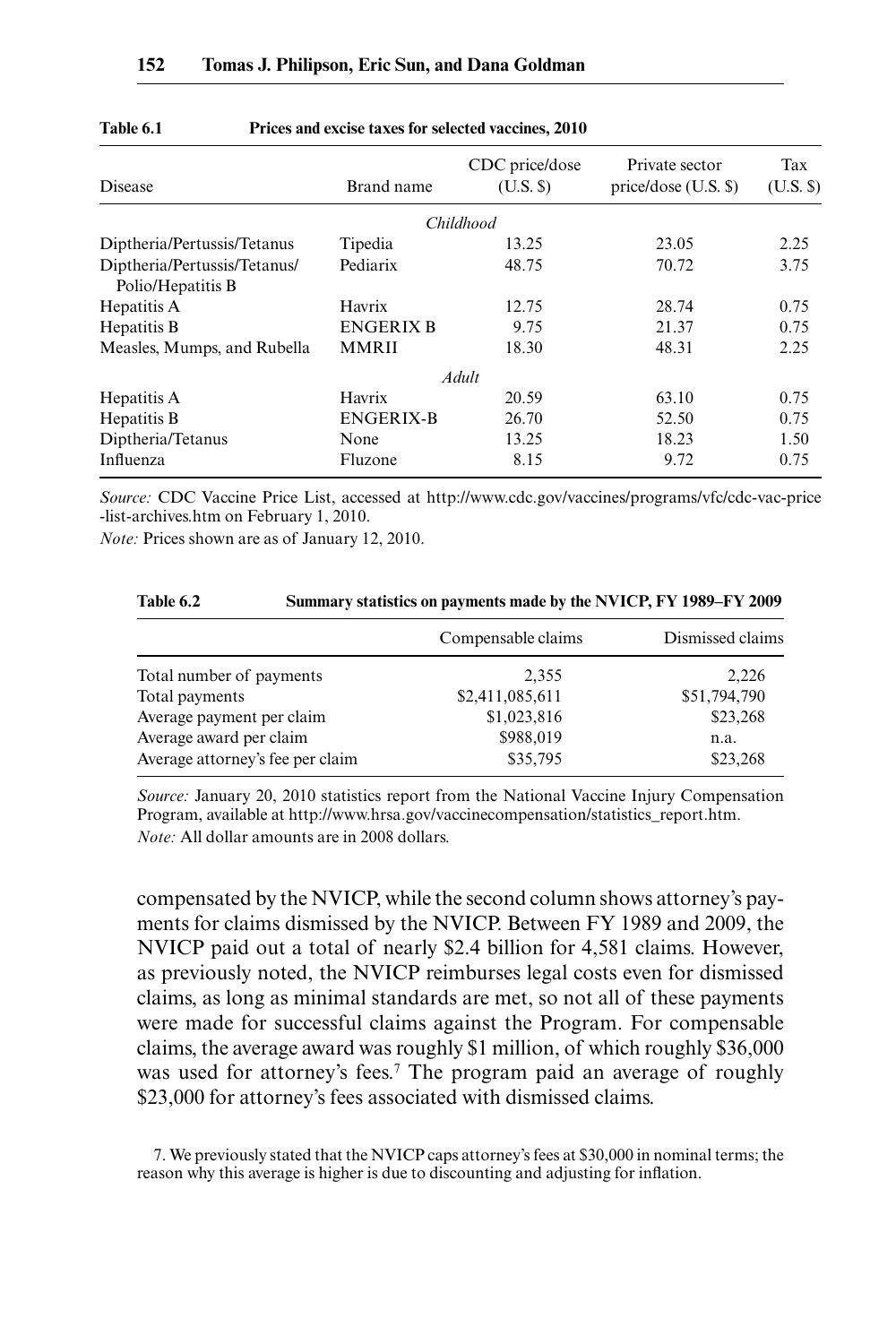| Table 6.3  | Vaccine excise taxes               |                           |                                       |
|------------|------------------------------------|---------------------------|---------------------------------------|
| Vaccines   | 1988–1996 excise tax<br>$(U.S.$ S) | 1988 price<br>$(U.S.$ \$) | Excise tax<br>$\frac{0}{0}$ of price) |
| Measles    | 4.44                               | 13.79                     | 32                                    |
| Mumps      | 4.44                               | 15.26                     | 29                                    |
| Rubella    | 4.44                               | 14.24                     | 31                                    |
| <b>MMR</b> | 4.44                               | 23.23                     | 19                                    |
| <b>DTP</b> | 4.56                               | 11.03                     | 41                                    |
| DT         | 0.06                               | 0.78                      | 7.7                                   |
| <b>OPV</b> | 0.29                               | 8.67                      | 3.3                                   |

*Source:* CDC Vaccine Price List, accessed at http://www.cdc.gov/vaccines/programs/vfc/ cdc- vac- price- list- archives.htm on February 1, 2010

*Note:* Prices shown are in nominal (1988) dollars.

## 6.4.2 The Price and Safety Effect of the National Vaccine Injury Compensation Program

Table 6.3 shows the nominal excise tax for each vaccine between 1988 and 1996 and the nominal price of the vaccine in 1988. Recall that between 1988 and 1996, the excise taxes for each vaccine were set to represent expected liability costs. Thus, table 6.3 suggests significant variation in vaccine liability. The DT (diptheria and tetanus toxoids) vaccine and OPV (oral polio vaccine) appear to have had low legal exposure, as excise taxes comprised between 3 to 8 percent of the 1988 prices. Conversely, the measles, mumps, rubella (MMR) and diptheria, tetanus, and pertussis (DTP) vaccines appear to have had higher legal exposure, as the excise taxes accounted for 19 to 41 percent of their 1988 prices.

Expanding on the work of Manning (1994), we begin by examining the prices of the DT and DTP vaccines before and after the NVICP. Comparing the prices of these two vaccines is particularly helpful, since they are essentially similar except for the pertussis component of the DTP vaccine, which was the subject of numerous lawsuits over neurological adverse events. As Manning (1994) discusses, the prices of the DT and DTP vaccines were quite similar prior to 1982, when lawsuits were rare. For example, in 1975 one dose of DTP cost 76 cents and one dose of DT cost 74 cents, a difference that remained largely unchanged up until 1982. However, after 1982, when the number of lawsuits for adverse events for the pertussis component began to rise sharply, the price of the DTP vaccine increased significantly compared to the price of the DT vaccine. Since the two vaccines are otherwise similar except for the presence of the pertussis component and had similar prices prior to 1983, Manning (1994) interprets the post- 1982 difference in the prices of the two vaccines as the cost of liability for the pertussis component. At its peak in 1986, the difference in the price of the two vaccines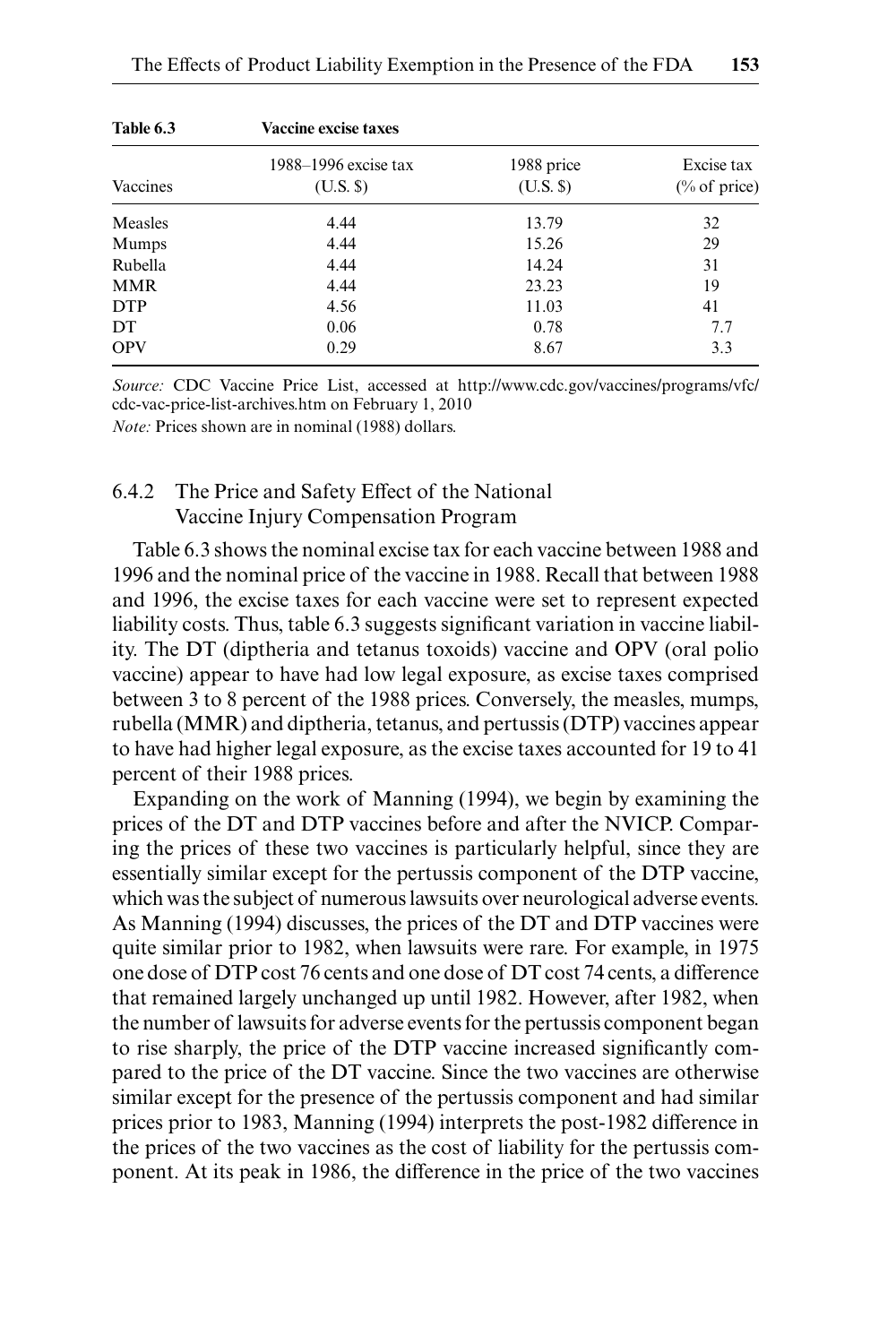

**Fig. 6.5 Prices for the DTP and DT vaccines, 1975– 1995** *Notes:* All values shown are in 2008 dollars. Sources described in text.

was \$14.58, and liability costs accounted for nearly 96 percent of the DTP vaccine's price.

Figure 6.5 plots the prices, net of excise taxes, for the DT and DTP vaccines between 1975 and 1995.8 Prices from 1975 through 1986 are Blue Book and Red Book wholesale prices collected by Manning (1994), who did not collect data after the NVICP program was implemented. To assess the time trend surrounding this program, from 1987 and beyond, we used private sector vaccine prices reported by drug manufacturers and published by the Centers for Disease Control and Prevention (CDC). We chose 1995 as the end date because DTP prices were no longer available past this point, as the vaccine was replaced with the DTaP vaccine, a safer version of the DTP vaccine that uses an acellular form of the Pertussis pathogen. Figure 6.5 suggests that not only did prices of DTP rise with increased liability but they also fell after the introduction of the National Vaccine Injury Compensation Program in 1988, with the price (net of taxes) falling from \$11.78 in 1988<sup>9</sup> to \$7.73, a 34 percent decrease. Since price of the DT vaccine slightly rose during the same period, the fall in the price of the DTP vaccine is likely due

<sup>8.</sup> We performed similar analyses using prices inclusive of excise taxes; the results are similar to those shown here.

<sup>9.</sup> As stated in section 6.4.1, the NVICP took effect late in 1988, so we use the 1988 price as the last price prior to the program's introduction.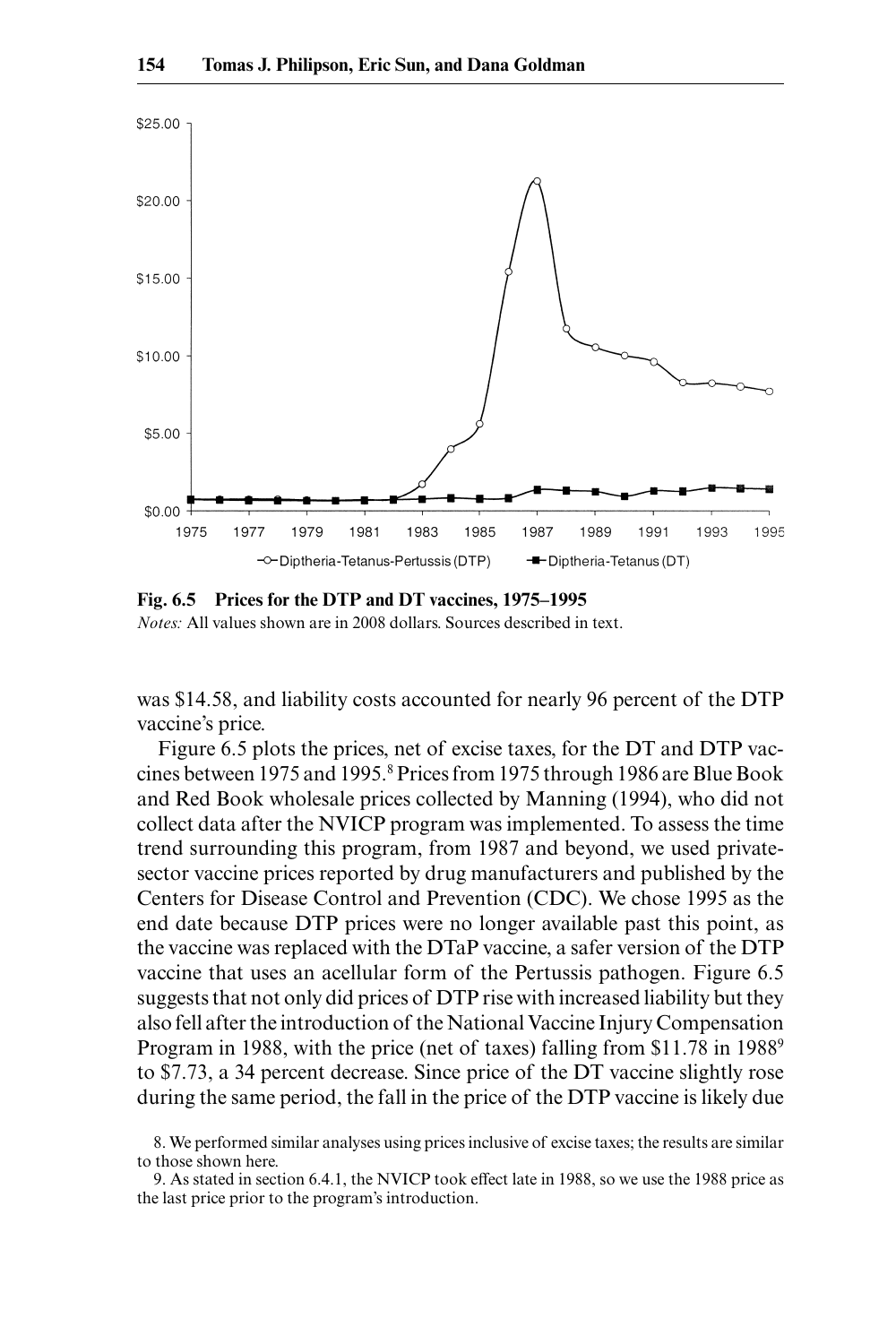

**Fig. 6.6 Prices for the measles, mumps, rubella, and MMR Vaccines, 1975– 1995** *Notes:* All values shown are in 2008 dollars. Sources described in text.

to changes in liability, as opposed to changes in the costs of production or increased competition.

As shown in figure 6.6, in addition to the DTP vaccine, the measles, mumps, rubella and MMR vaccines also appear to have faced high liability, given that that the excise tax accounted for a large percentage of each vaccine's price. Figure 6.6 plots the time series of the (net of tax) prices for each vaccine. As with the DTP vaccine, we find that the NVICP substantially lowered vaccine prices from their 1988 highs, with decreases ranging from 22 percent for the mumps vaccine to 31 percent for the measles vaccine. Taken together, figures 6.5 and 6.6 suggest that the prices for heavily litigated vaccines fell significantly following the NVICP. As controls, figure 6.7 plots the time series of prices (net of excise taxes) for two less heavily litigated vaccines, the DT and OPV vaccines. In contrast to the other more heavily litigated vaccines, we find that prices for these vaccines actually increased or stayed constant following passage of the NVICP, suggesting that the observed price decreases for heavily litigated vaccines were not due to other factors such as changes in market conditions.

With information about the demand for vaccines, standard methods can be used to estimate the welfare gains from these price reductions induced by reduced liability. Specifically, consider when demand function has a constant price elasticity, so that the inverse demand function is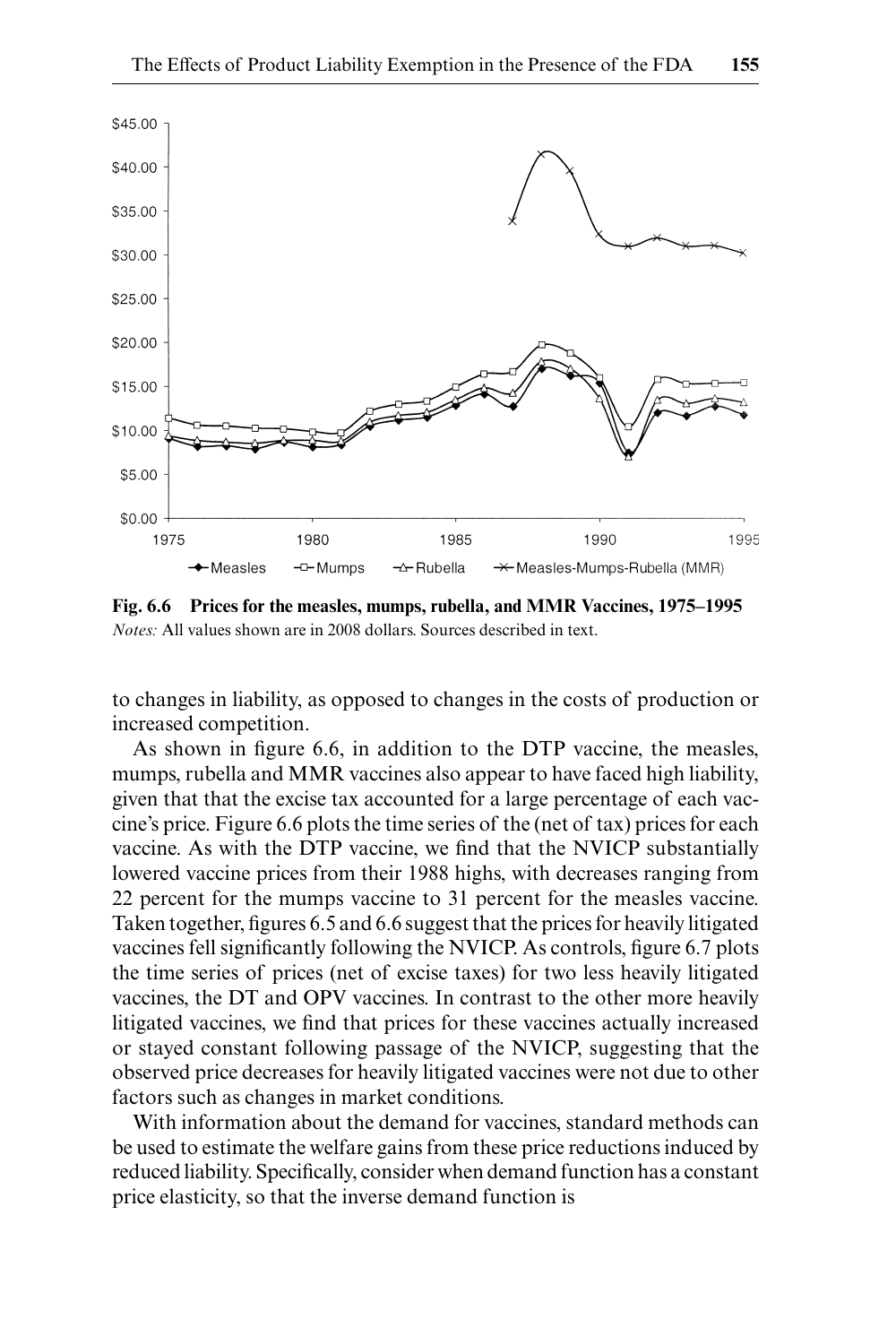

Fig. 6.7 Prices for the DT and OPV vaccines, 1975–1995 *Notes:* All values shown are in 2008 dollars. Sources described in text.

(9) 
$$
p(x,s) = \left(\frac{x}{A(s)}\right)^{-1/\varepsilon},
$$

where  $\varepsilon$  is the elasticity of demand and  $A(s)$  is a shifter of demand based on safety *s*. With this demand specification can easily be shown that increase in welfare from a *z* percent reduction in price is given by

(10) 
$$
\Delta W = (1 - z)^{1 - \epsilon} - 1.
$$

We consider an elasticity of 1.25, based on Philipson and Sun (2008). They utilize patent expiration evidence (Grabowski and Vernon 1992; Berndt, Cockburn, and Griliches 1996; Caves, Whinston, and Hurwitz 1991), which implicitly estimates the demand elasticity for drugs by from supply- induced price- reductions from patent expiry. This elasticity of demand differs from the copay elasticity of demand estimated by others (Goldman, Joyce, and Karaca- Madic 2006; Goldman, Joyce, and Zheng 2007), because the latter is the elasticity of demand from patients who already have insurance, and only need to pay their insurance copay for the drug. Our elasticity of demand is the elasticity of demand facing the manufacturer, which takes into account the demand for health insurance itself and other factors as well.

Given an elasticity of 1.25, figure 6.8 shows the social surplus increases  $(\Delta W$  from equation [10]) for the DTP vaccines, based on prices decreases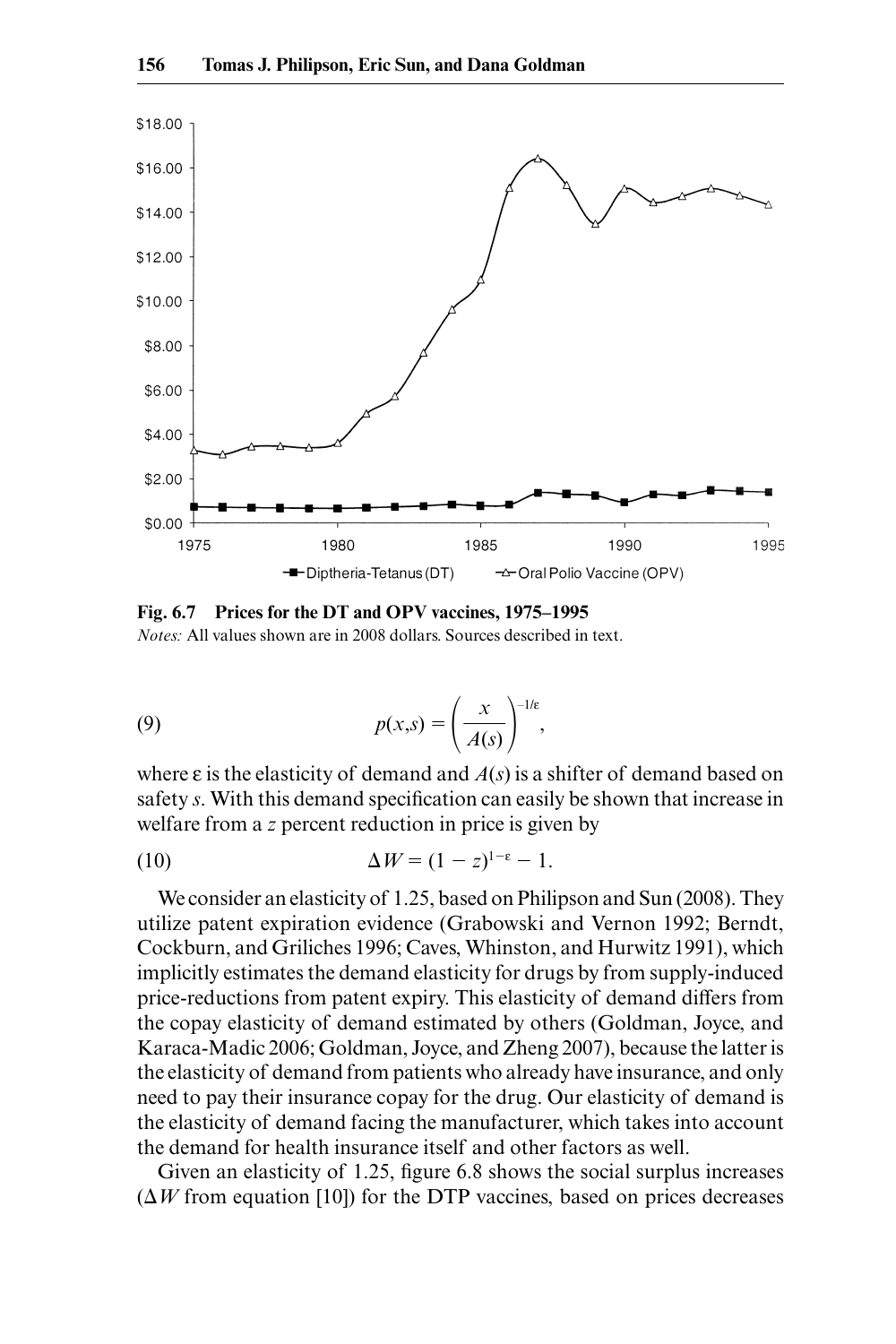

**Fig. 6.8 Effect of NVICP on annual social surplus, 1989– 1995** *Notes:* All values shown are in 2008 dollars. Source is author's calculations, as described in text.

from their peak values in each year of the NVICP. Overall, we find that the NVICP has substantial effects on consumer and producer surplus by lowering vaccine prices. For example, our results suggest that in 1995, the DTP vaccine was 34 percent lower than its pre- NVICP price, suggesting an increase in social surplus of 11 percent.

Although figure 6.8 shows that the NVICP likely had large effects on social welfare by reducing prices and increasing access, these gains must be balanced against any reductions in vaccine safety. There are two margins along which the NVICP may have affected safety. The first is on vaccines marketed before the program's implementation. Since the design of these vaccines did not change after the program, there was likely no change in safety for those vaccines.<sup>10</sup> Thus, the NVICP appears to have unambiguously raised welfare in the case of the vaccines discussed previously.

The second margin is on vaccines marketed after the program's implementation, as the NVICP may have given firms incentives to market less safe vaccines. As one approach for looking at this issue, we examined the incidence of reported adverse events to the vaccines listed in table 6.4. These vaccines were chosen because they comprise the recommended list of vaccinations

10. This concerns design effects. If there are safety issues in manufacturing that are affected by liability, they may be affected after the product has been invented.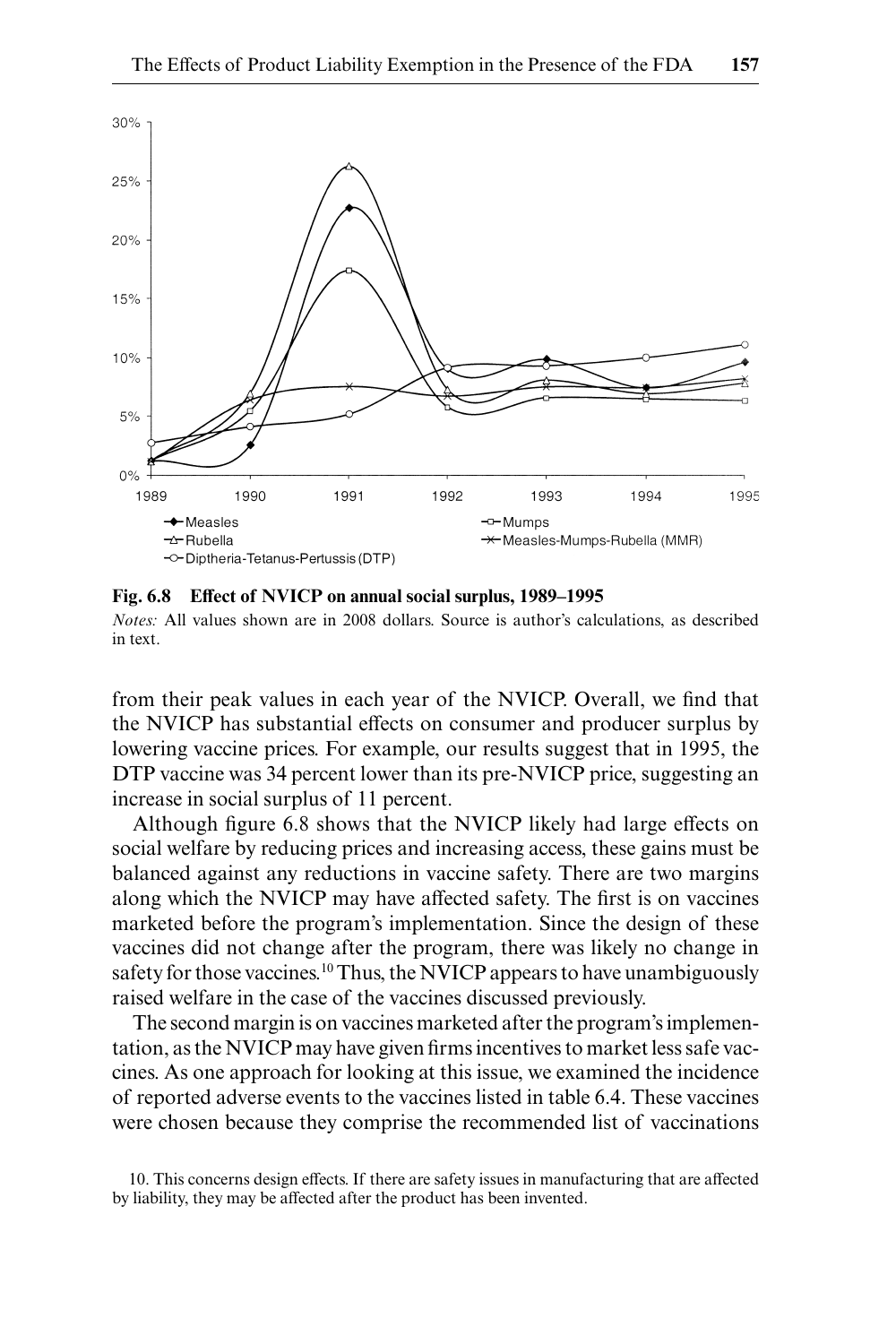for children, as given by the CDC. Table 6.4 also reports the recommended ages of administration for each vaccine, and the date each vaccine entered the market.

To estimate the incidence of adverse events, we used the Vaccine Adverse Event Reporting System (VAERS), which has collected reports on adverse events from immunizations since 1990. The VAERS consists of self- reported incidents of adverse events, from vaccine manufacturers (42 percent), health care providers (30 percent), state immunization programs (12 percent), patients (7 percent), and other sources (9 percent). It is important to reiterate that these events are self- reported, and that VAERS makes no effort to identify whether the vaccine actually caused the adverse event. Table 6.4 shows the total number of adverse events reported to VAERS for each vaccine between 1990 and 2006. To obtain the incidence, we divided the number of adverse events by the total number of children in the recommended ages during the periods for which the vaccine was available, using U.S. Census data on population estimates by single years of age between 1990 and 2006. Since the Census only reports population by single years of age, we rounded the recommended ages listed in table 6.4 up to the nearest whole year.

Overall, our results suggest that the newer vaccines are not less safe than vaccines introduced prior to the NVICP. For the five vaccines introduced prior to the NVICP, the mean number of adverse events per 100,000 doses is 15.4 (s.d. 10.8), while for the eight vaccines introduced after the NVICP, the mean probability of an adverse event is 9.28 (s.d. 9.03). Although the incidence of adverse events is slightly lower with the newer vaccines, the difference between the groups is not statistically significant ( $p < 0.2$ ).

Overall, then, our analysis suggests that the NVICP has not resulted in more dangerous vaccines. However, it is useful to note several limitations to our analysis. First, as described before, the VAERS may not provide a completely accurate measure of the number of adverse events. On the one hand, VAERS may understate the true number of adverse events, since the data is self- reported; however, since VAERS makes no attempt to verify whether a vaccine did cause a reported adverse event, it may also overstate the true number of events. In addition, our measure of the total population at risk includes only the number of children who were at the recommended age for the vaccine. This value may understate the true number of patients receiving the vaccine to the degree that vaccinations are delayed and therefore received at later ages. Conversely, this approach may understate the number of patients taking the vaccine if compliance is not perfect. However, to the degree that these shortcomings equally affect the vaccines in our sample, they would not significantly affect our results. Overall, then, we find that the NVICP likely increased welfare by lowering prices, without affecting safety.

An additional benefit of the NVICP is that it may have compensated patients more efficiently than the product liability system. First, data from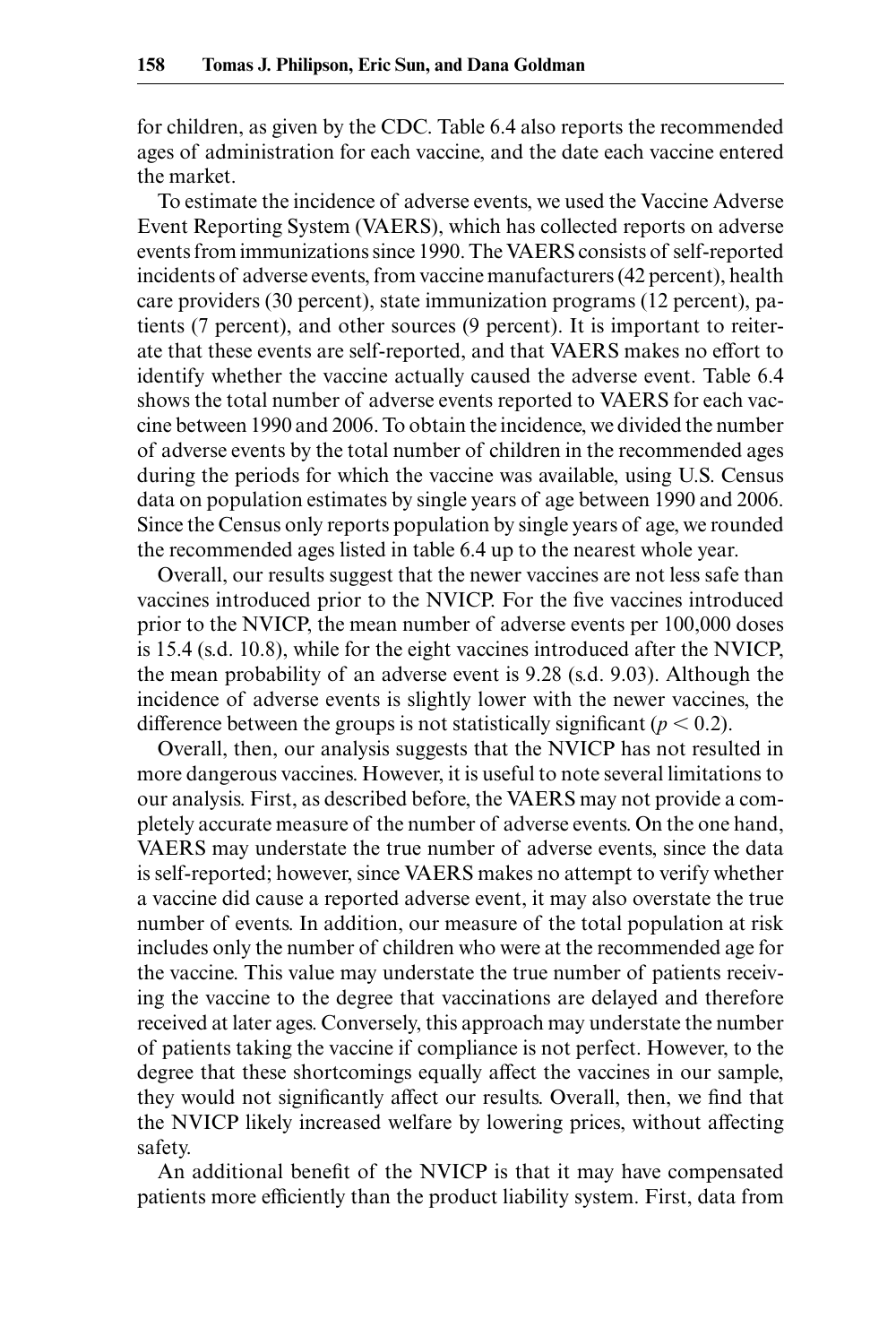| Table 6.4             |                         | Incidence of adverse events for childhood vaccines, 1990-2006 |                             |                                        |                                               |
|-----------------------|-------------------------|---------------------------------------------------------------|-----------------------------|----------------------------------------|-----------------------------------------------|
| Vaccine               | introduction<br>Year of | Recommended ages                                              | adverse events<br>Number of | Total population<br>at risk (millions) | events per 100,000 doses<br>Number of adverse |
|                       |                         | Vaccines introduced prior to NVICP                            |                             |                                        |                                               |
| DTP                   | 1950                    | $\leq 6$ yrs.                                                 | 20,221                      | 465                                    | 4.35                                          |
| Poliovirus            | 1964                    | $2-15$ mos., $4-6$ yrs.                                       | 23,574                      | 332                                    | 7.10                                          |
| Hepatitis B           | 1981                    | $\leq 18$ mos.                                                | 29,741                      | 199                                    | 19.0                                          |
| Haemophilus B         | 1985                    | $\leq 15$ mos.                                                | 37,822                      | 199                                    |                                               |
| <b>MMR</b>            | 1987                    | $12-15$ mos., $4-6$ yrs.                                      | 41,866                      | 133                                    | $14.9$<br>31.6                                |
|                       |                         | Vaccine introduced after NVICP                                |                             |                                        |                                               |
| Influenza             | Annually                | Children 6 mos.-18 yrs.                                       | 28,203                      | ,262                                   | 2.23                                          |
| DTaP                  | 1994                    | $\leq 6$ yrs.                                                 | 34,760                      | 412                                    | 8.43                                          |
| Varicella             | 1995                    | $12-15$ mos., $4-6$ yrs.                                      | 28,407                      | र्द                                    | 30.4                                          |
| Pneumococca           | 2000                    | $\leq 15$ mos.                                                | 13,268                      | 166                                    | 7.99                                          |
| (Conjugate)           |                         |                                                               |                             |                                        |                                               |
| Meningococcal Vaccine | 2001                    | $1 - 12$ yrs.                                                 | ,150                        |                                        | 5.68                                          |
| Hepatitis A           | 2005                    | $12 - 24$ mos.                                                | 6,699                       | $\overline{6}$                         | 6.85                                          |
| Rotavirus             | 2006                    | $6-14$ wks.                                                   | 710                         | 36                                     | 1.98                                          |
| Human Papillomavirus  | 2006                    | $1 - 12$ yrs.                                                 | 429                         |                                        | 10.78                                         |
|                       |                         |                                                               |                             |                                        |                                               |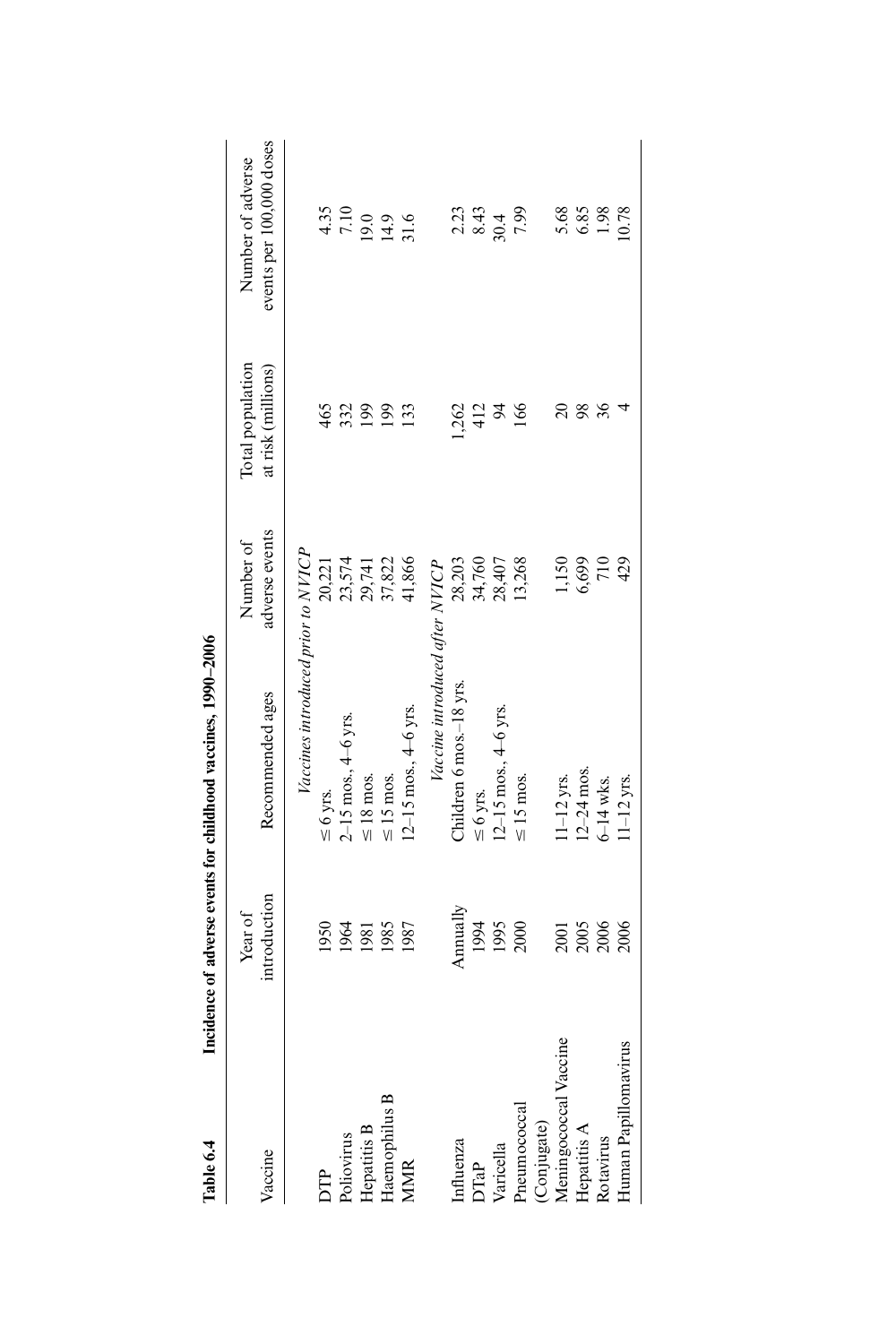Manning (1994) and the NVICP itself suggest that the program did not, on average, reduce compensation to persons suffering vaccine injury. According to Manning (1994), between 1980 and 1985, prior to the passage of the NVICP, the average amount paid for vaccine injury claims was \$420,185 (in 2008 dollars). As shown in table 6.2, since the NVICP, the average amount paid per compensated claim is roughly \$1 million. While we cannot exclude the possibility that the nature of injuries and the probability of receiving compensation may have changed over time, these findings provide some evidence that compensation to injured patients has not fallen as a result of the NVICP. Moreover, Manning (1994) estimates that prior to passage of the NVICP, the cost of compensating a patient \$1 cost firms between \$7 to \$22 in legal/administrative costs. By contrast, between FY 1989 and FY 2009 the NVICP compensated patients a total of \$2.3 billion while paying out roughly \$140 million in attorney's costs. While not definitive, since this latter figure leaves out the administrative costs of running the NVICP as well the legal costs associated with any cases that did go to trial, these findings suggest that the NVICP compensated patients more efficiently than the product liability system.

#### **6.5 Concluding Remarks**

Our analysis examined the value of liability reductions in the presence of FDA regulations to ensure medical product safety. When one mechanism dominates the other in providing safety then there may be efficiency gains in eliminating the second. We argued that this may be the case in medical product safety when FDA safety levels are binding on firms so that reductions in liability do not affect safety but lowers prices and hence expand output and access to medicines. We discussed qualitative evidence for a case study of the National Vaccine Injury Compensation Program, which suggested that prices (but not safety) fell after the government reduced liability. Although preemption is an obvious example of liability reduction, and one which has been the subject of recent Supreme Court decisions, it is useful to point out that our theoretical results also extend to other forms of liability reduction, such as caps on punitive damages and damage caps.

The fact that the NVICP program displayed these safety and price patterns is consistent with other observations that the level of safety mandated by the FDA is binding on manufacturers. First, because firms seldom exceed the safety investments required by the FDA, such as performing more clinical trials than what the agency demands (Garber 1993). Second, trials in which a firm is alleged to have violated FDA standards or misled the FDA are rare (Garber 1993). Given the strong possibility that the FDA mandates a higher level of safety than firms would be willing to provide under product liability alone, our analysis suggests that the adoption of the preemption doctrine could significantly increase welfare by reducing prices.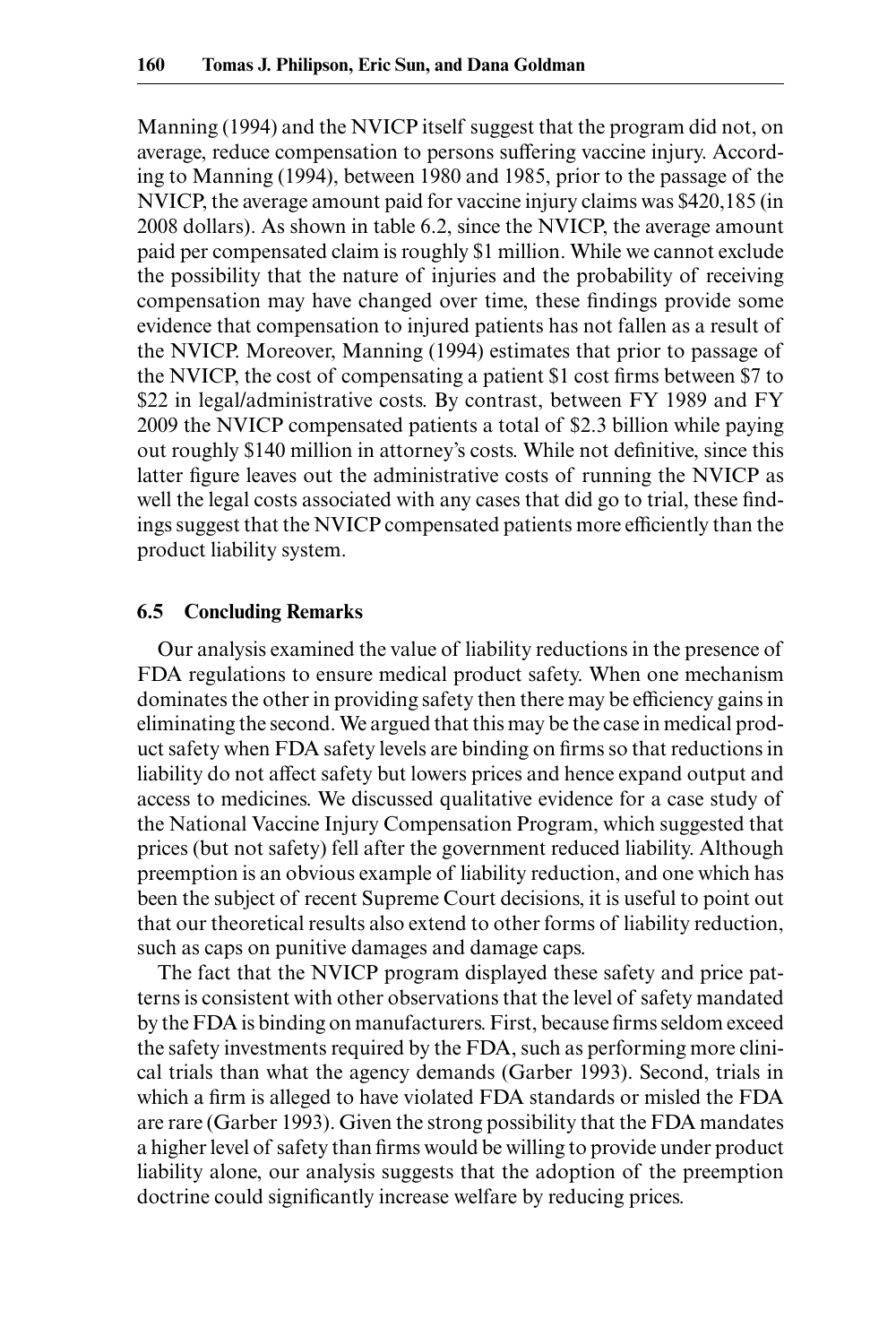Our analysis stresses the substitutability between FDA and liability and therefore suggests the lowest cost substitute to minimize costs. There are two other reasons why FDA may be the best substitute to minimize costs. The first is that the ex ante regulations of FDA may trade off the safety of a product with the adverse R&D effects it may have by lengthening the time and cost to bring a product to market. Ex post court decisions are unlikely to take into account this trade- off at all. This is particularly true with lay juries, who are spending other peoples' money to compensate victims of product failures ex post with any deliberation about the R&D effects involved. The second argument against government- provided product liability is that the market can, and often does, provide warranties by itself if welfare enhancing. Product liability is essentially a mandatory warranty that the market has chosen not to provide, and it is not clear what market failure this mandatory warranty solves.

Recent policies and court decision have tended toward reducing firms' legal liability. For example, the recent inclusion of the preemption doctrine in the *Federal Register,* as well as the Supreme Court's decision in *Riegel v. Medtronic,* which upheld the doctrine in the case of medical devices, represent recent legislative and executive branch policies that reduced firms' liability. However, in *Wyeth v. Levine*, the Court ruled 5-4 that preemption does not apply to pharmaceuticals. While there may or may not be good legal justification for applying preemption to medical devices and not to pharmaceuticals, our analysis suggests that the economic rationale for doing so is less clear.

There are several useful extensions to our analysis that we believe are of further interest. First, we examined the impact of safety regulation on static efficiency. Since regulation affects firms' profits and therefore their incentives to invest in R&D (Grabowski, Vernon, and Thomas 1978), further work should also try to determine what types of regulatory regimes maximize dynamic welfare taking into account innovation incentives. For example, in the case of the NVICP, firms may have had less incentive to invest in safety for a given vaccine, since the Program reduced their legal liability. However, by lowering costs and increasing profits, the Program may have increased  $R&D$  efforts more generally. It may also be the case that vaccine  $R&D$  may be less responsive to reductions in liability compared to other markets, such as drugs and devices, because vaccine manufacturers operate in a monopsony market and therefore face lower profits. Second, further work should attempt to further quantify the discussed welfare gains from preemption. The model we developed suggests that potential welfare gains are larger when liability accounts for a significant fraction of marginal costs. Given that drugs and vaccines are typically thought to have low marginal costs of production, it is likely that even small legal costs can account for a significant fraction of overall marginal costs. The larger are the price reductions from preemption, the larger gains in access and welfare. Third, it would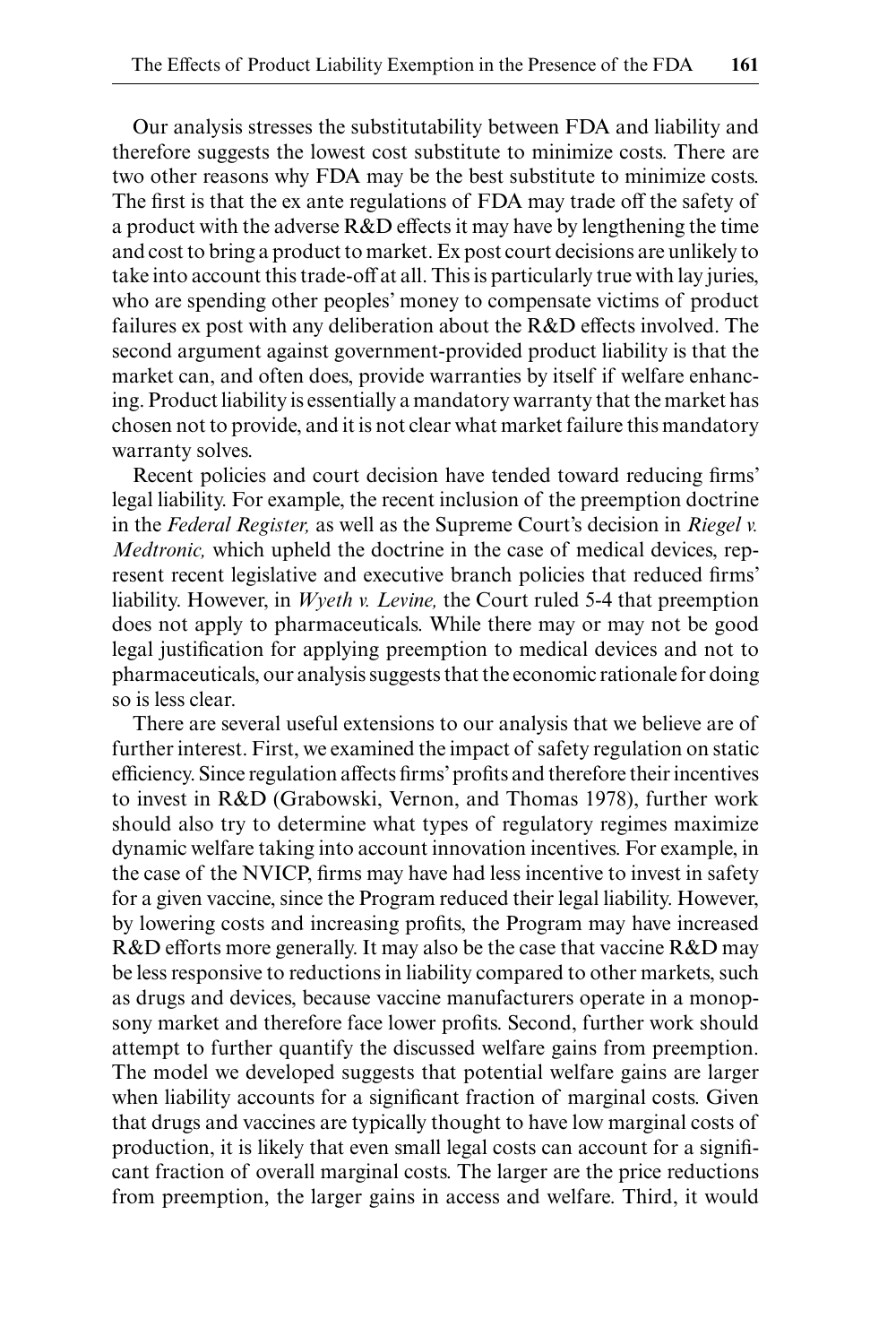be interesting to examine the interplay of the FDA and product liability in affecting off-label drug use, such as whether firms may be less likely to invest in off-label studies, if doing so leads to increased liability exposure. Lastly, we did not discuss the potential complimentary roles of FDA and product liability, in which different forms of product safety are enhanced by the two different public interventions. For example, liability may make up for poor enforcement of the FDA. When there are such complementarities, preemption will still lead to price reductions but may now also induce a reduction in safety.

Overall, we hope that future theoretical and empirical analysis will better address the rationales for the dual nature of safety regulation and enforcement by governments around the world, and increase our understanding of when it adds costs larger than the benefits compared to using one form alone or compared to using the market itself.

## **References**

- Berndt, E., I. Cockburn, and Z. Griliches. 1996. Pharmaceutical innovations and market dynamics: Tracking effects on price indexes for antidepressant drugs. Brookings Papers on Economic Activity, Microeconomics: 133-99.
- Calfee, J. 2006. Striking a balance: Drug labeling and the FDA. *AEI Online.* Available at: http://www.aei.org/publications/pubID.23868/pub\_detail.asp.
- ———. 2008. Written testimony before the United States House of Representatives Committee on Oversight and Government Reform, May 14.
- Calfee, J., E. Berndt, R. Hahn, T. Philipson, P. Rubin, and W. K. Viscusi. 2008. Amicus Brief to the Supreme Court in *Wyeth v. Levine*. Reg-Markets Center Brief no. 08-01.
- Caves, R., M. Whinston, and M. Hurwitz. 1991. Patent expiration, entry, and competition in the U.S. pharmaceutical industry. *Brookings Papers on Economic Activity, Microeconomics:* 1–61.
- Curfman, G., S. Morrisey, and J. Drazen. 2008. Why doctors should worry about pre-emption. *New England Journal of Medicine* 359:1–2.
- Davis, T., and C. Bowman. 1991. No-fault compensation for unavoidable injuries: Evaluating the national childhood vaccine injury compensation program. *University of Dayton Law Review* 16 (2): 277– 321.
- Garber, S. 1993. *Product liability and the economics of pharmaceuticals and medical*  devices. RAND Report R-4285-ICJ. Santa Monica, CA: RAND.
- Glantz, L., and G. Annas. 2008. The FDA, pre- emption, and the Supreme Court. *New England Journal of Medicine* 358 (18): 1883-85.
- Goldman, D., G. Joyce, and P. Karaca-Mandic. 2006. Varying pharmacy benefits with clinical status: The case of cholesterol- lowering therapy. *American Journal of Managed Care* 12(1): 21–38.
- Goldman, D., G. Joyce, and Y. Zheng. 2007. Prescription drug cost- sharing: Associations with medication and medical utilization and spending, and health. *Journal of the American Medical Association* 29 (1): 61–9.
- Grabowski, H. G., and J. M. Vernon. 1992. Brand loyalty, entry, and price competi-